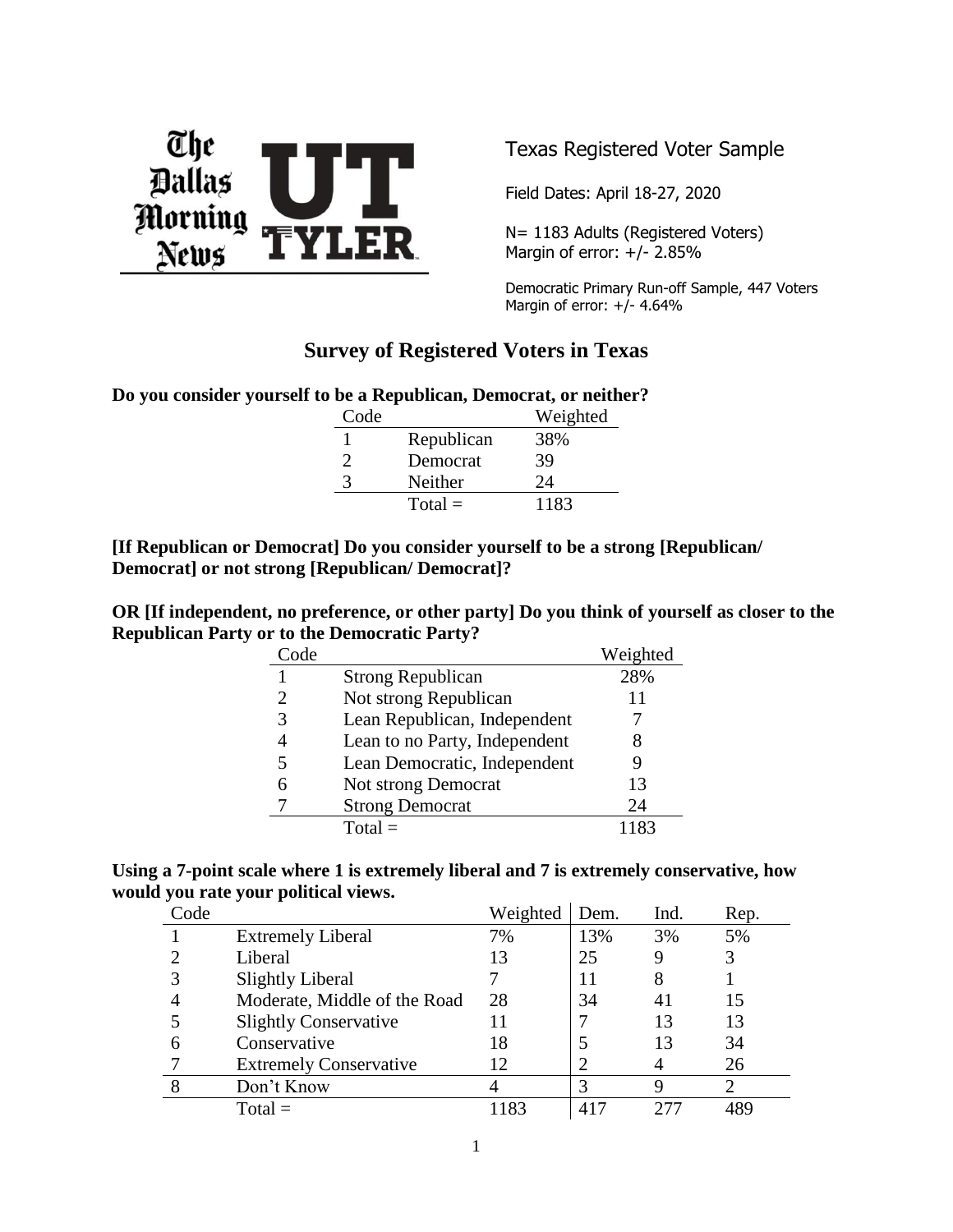| Code |                            | Weighted | Dem.     | Ind. | Rep. |
|------|----------------------------|----------|----------|------|------|
|      | Strongly agree             | 68%      | 84%      | 66%  | 52%  |
|      | Agree                      | 20       | 10       | 16   | 32   |
| 3    | Neither agree not disagree | n        |          |      |      |
| 4    | Disagree                   |          |          |      |      |
|      | Strongly disagree          |          |          |      |      |
|      | $Total =$                  | 183      | $41^{-}$ | フフフ  | 489  |

### **How much do you agree with the statement? The coronavirus is a major health threat.**

#### **How much do you agree with the statement? COVID-19 is as severe than the common flu.**

| Code |                            | Weighted | Dem. | Ind. | Rep. |
|------|----------------------------|----------|------|------|------|
|      | Strongly agree             | 46%      | 56%  | 40%  | 39%  |
|      | Agree                      | 21       | 11   | 16   | 33   |
|      | Neither agree not disagree | 12       | 10   |      | 12   |
|      | Disagree                   |          | 8    | 8    |      |
|      | Strongly disagree          |          | 15   | 21   | 10   |
|      | $Total =$                  | 1183     | 417  | 277  | 489  |

### **How much do you agree with the statement? A person can transmit the coronavirus if they do not have symptoms.**

| Code |                            | Weighted | Dem. | Ind. | Rep. |
|------|----------------------------|----------|------|------|------|
|      | Strongly agree             | 73%      | 79%  | 73%  | 67%  |
|      | Agree                      | 16       | 11   |      | 19   |
|      | Neither agree not disagree |          | n    |      | 10   |
|      | Disagree                   |          |      |      |      |
|      | Strongly disagree          |          |      |      |      |
|      | $Total =$                  | 1183     | 417  |      | 489  |

### **How much do you agree with the statement? The coronavirus and COVID-19 pandemic will probably lead to civil unrest.**

| Code |                            | Weighted | Dem. | Ind. | Rep. |
|------|----------------------------|----------|------|------|------|
|      | Strongly agree             | 18%      | 23%  | 12%  | 15%  |
|      | Agree                      | 27       | 29   | 26   | 27   |
|      | Neither agree not disagree | 26       | 26   | 27   | 25   |
|      | Disagree                   | 17       | 15   | 16   | 20   |
|      | Strongly disagree          | 12       |      | 20   | 12   |
|      | $Total =$                  | 1183     | 417  |      | 489  |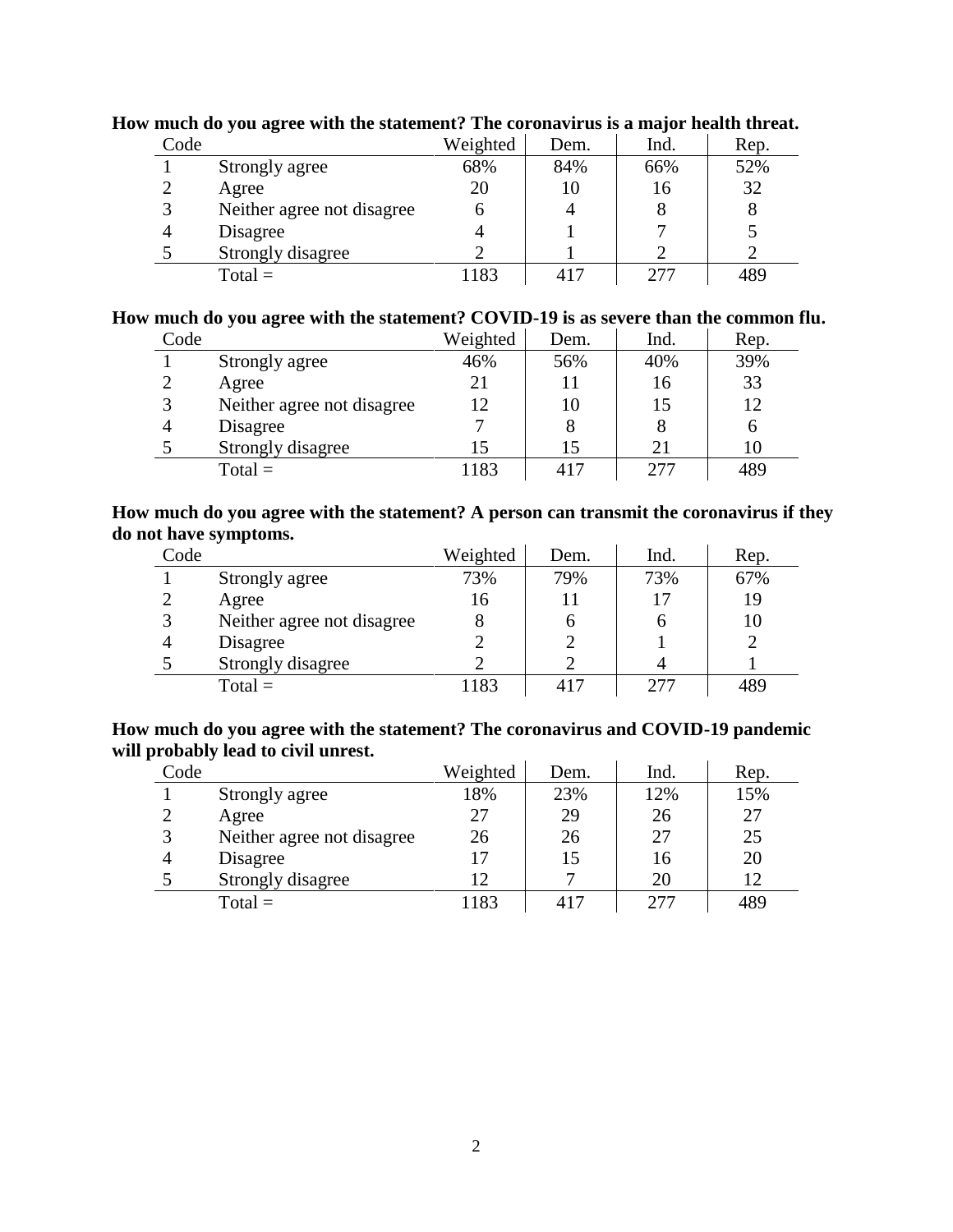| Code |                            | Weighted | Dem. | Ind. | Rep. |
|------|----------------------------|----------|------|------|------|
|      | Strongly agree             | 75%      | 85%  | 76%  | 65%  |
|      | Agree                      | 17       | 10   | 16   | 28   |
| 3    | Neither agree not disagree |          | 4    | O    |      |
|      | Disagree                   |          |      |      |      |
|      | Strongly disagree          |          |      |      |      |
|      | $Total =$                  | 1183     | 417  | ״ר ר | 489  |

**How much do you agree with the statement? It is important to take precautions to avoid potentially infecting other people, even for people who don't have symptoms.**

### **How much do you agree with the statement? The threat of the coronavirus has been blown out of proportion.**

| Code |                            | Weighted | Dem. | Ind. | Rep. |
|------|----------------------------|----------|------|------|------|
|      | Strongly agree             | 18%      | 13%  | 18%  | 23%  |
|      | Agree                      | 18       | 12   | 14   | 26   |
|      | Neither agree not disagree | 14       | 8    | 16   | 17   |
|      | Disagree                   | 14       | 16   | 13   | 12   |
|      | Strongly disagree          | 36       | 51   | 39   | 21   |
|      | $Total =$                  | 1183     | 417  | 277  | 489  |

### **How much do you agree with the statement? China is responsible for the coronavirus pandemic.**

| Code          |                            | Weighted | Dem. | Ind. | Rep. |
|---------------|----------------------------|----------|------|------|------|
|               | Strongly agree             | 40%      | 28%  | 31%  | 58%  |
| $\mathcal{D}$ | Agree                      | 21       | 21   | 18   | 23   |
| 3             | Neither agree not disagree | 22       | 30   | 26   | 12   |
|               | Disagree                   | 8        | 8    |      |      |
|               | Strongly disagree          |          | 13   |      |      |
|               | $Total =$                  | 183      | 417  | 277  | 489  |

### **Which of the following recommendations did you follow during the past 7 days? Select all that apply**

| Code |                                                 | Weighted |
|------|-------------------------------------------------|----------|
|      | <b>Avoid Crowded Places</b>                     | 91%      |
|      | <b>Avoid Public Places</b>                      | 75       |
|      | Keep your distance from others                  | 90       |
|      | Change school or work arrangements              | 34       |
|      | Isolate yourself if you have symptoms           | 20       |
|      | Quarantine yourself if you do not have symptoms | 47       |
|      | Worn a mask                                     | 68       |
|      | $Total =$                                       | 1183     |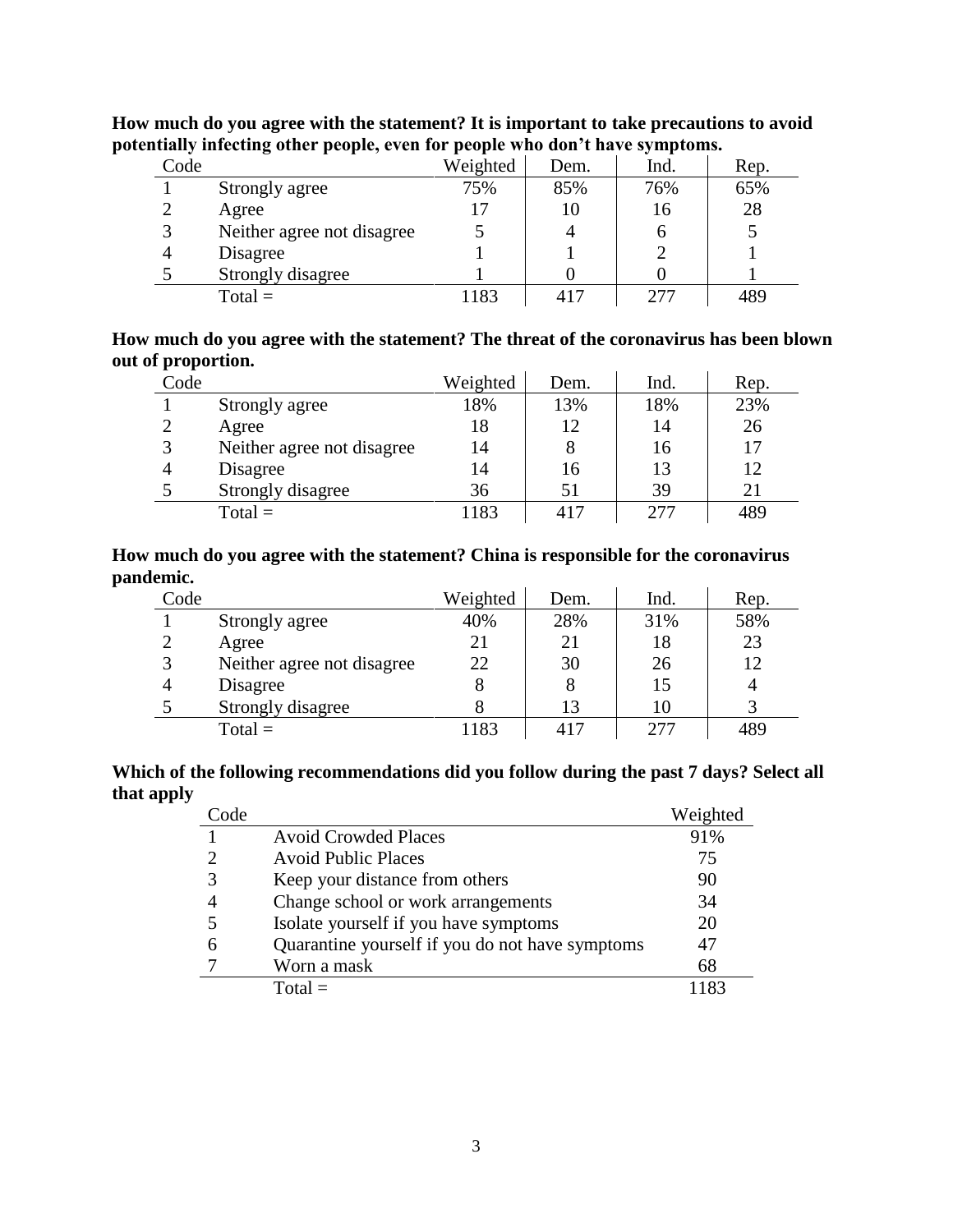| Code |                             | Weighted | 18-24 | $25 - 34$ | $35 - 44$ | $45 - 64$ | $65+$ |
|------|-----------------------------|----------|-------|-----------|-----------|-----------|-------|
|      | Before May 15               | 4%       | 14%   | 3%        | 2%        | 3%        | 1%    |
|      | Between May 16 and May 31   |          |       |           |           |           |       |
|      | Between June 1 and June 15  |          |       |           |           |           |       |
|      | Between June 16 and June 30 |          |       |           |           |           |       |
|      | Between July 1 and July 15  |          |       |           |           |           |       |
| h    | Between July 15 and July 30 |          | 16    |           |           |           |       |
|      | Later than July 30          |          | 29    | 46        | 53        | 52        | 58    |
|      | I never travel by air       | 22       | 21    | 20        | 20        | 23        | 25    |
|      | $Total =$                   | 1183     | 107   | 183       | 195       | 423       | 275   |

### **How long will it be before you are likely to travel by air again?**

### **[If Yes to travelling by air] Do you expect that first flight to be for business or pleasure?**

| Code |                 | Weighted |
|------|-----------------|----------|
|      | <b>Business</b> | 15%      |
|      | Pleasure        | 84       |
|      | Not sure        |          |
|      | $Total =$       |          |

### **Have your vacation plans changed as a result of the coronavirus?**

| Code |           | Weighted |
|------|-----------|----------|
|      | Yes       | 63%      |
|      | Nο        | 37       |
|      | $Total =$ | 1183     |

### **[If Yes to changing travel] Do you plan to rebook your travel plans as they were, travel by car, not travel at all, or not sure?**

| Code |                        | Weighted | 18-24 | $25 - 34$ | 35-44 | $45 - 64$ | 65+ |
|------|------------------------|----------|-------|-----------|-------|-----------|-----|
|      | Rebook the same travel | 29%      | 26%   | 30%       | 27%   | 31%       | 31% |
|      | Travel by car          | 21       | 35    | 26        | 26    |           | 18  |
|      | Not travel at all      |          | 18    | 19        |       | 16        | 18  |
|      | Not sure               | 32       |       | 26        | 30    | 38        | 33  |
|      | $Total =$              | 763      | 84    | 18        | 134   | 265       | 160 |

#### **How soon after the coronavirus is contained do you expect to travel again?**

|      |                     |          |       |           | ້     |           |       |
|------|---------------------|----------|-------|-----------|-------|-----------|-------|
| Code |                     | Weighted | 18-24 | $25 - 34$ | 35-44 | $45 - 64$ | $65+$ |
|      | One week            | 9%       | 20%   | 6%        | 8%    | 10%       | 4%    |
|      | Less than one month |          | 14    |           | 10    |           |       |
|      | 1-2 months          | 21       | 25    | 22        | 20    |           |       |
|      | 3-6 months          | 28       | 26    | 26        |       |           | 32    |
|      | More than 6 months  | 33       | 16    | 36        | 35    | 35        | 35    |
|      | $Total =$           | 183      | 107   | 183       | 195   | 423       | 275   |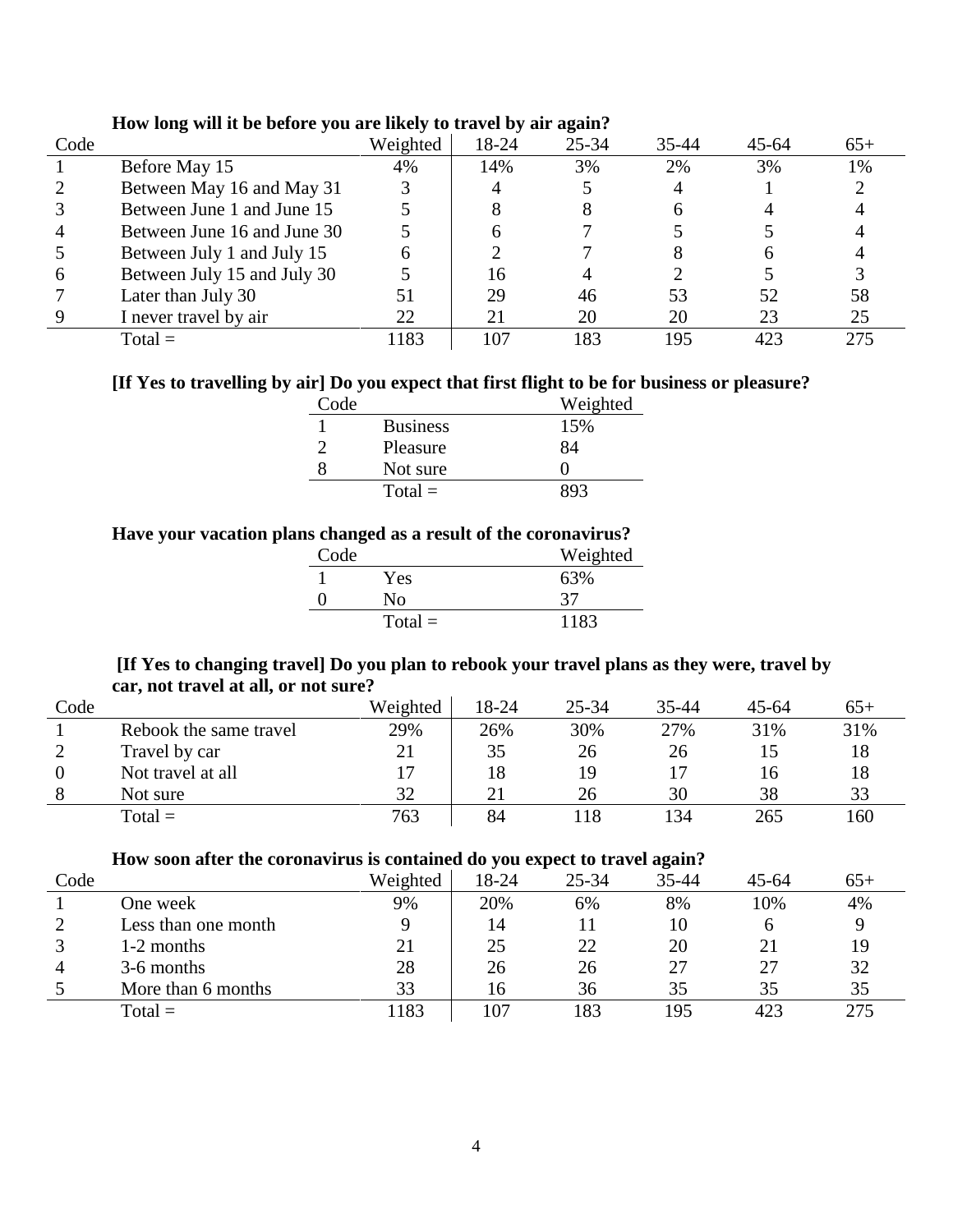| Code          |                                       | Weighted |
|---------------|---------------------------------------|----------|
|               | Extremely comfortable                 | 23%      |
| $\mathcal{D}$ | Slightly comfortable                  | 23       |
| 3             | Neither comfortable nor uncomfortable | 16       |
|               | Slightly uncomfortable                | 19       |
| 5             | Extremely uncomfortable               | 19       |
|               | $Total =$                             |          |

**Given the current situation with the coronavirus outbreak, how comfortable do you feel visiting with a close friend or family member at their home?**

### **Given the current situation with the coronavirus outbreak, how comfortable do you feel going to the grocery store?**

| Code |                                       | Weighted |
|------|---------------------------------------|----------|
|      | Extremely comfortable                 | 16%      |
|      | Slightly comfortable                  | 25       |
|      | Neither comfortable nor uncomfortable | 15       |
|      | Slightly uncomfortable                | 27       |
| 5    | Extremely uncomfortable               |          |
|      | $Total =$                             | 1173     |

#### **Given the current situation with the coronavirus outbreak, how comfortable do you feel getting food from a restaurant?**

| ~ode |                                       | Weighted |
|------|---------------------------------------|----------|
|      | Extremely comfortable                 | 19%      |
|      | Slightly comfortable                  | 25       |
|      | Neither comfortable nor uncomfortable | 21       |
|      | Slightly uncomfortable                | 21       |
|      | Extremely uncomfortable               | 14       |
|      | $Total =$                             |          |

### **Given the current situation with the coronavirus outbreak, how comfortable do you feel buying retain items using curbside pick-up?**

| Code |                                       | Weighted |
|------|---------------------------------------|----------|
|      | Extremely comfortable                 | 27%      |
|      | Slightly comfortable                  | 29       |
|      | Neither comfortable nor uncomfortable | 22       |
|      | Slightly uncomfortable                | 15       |
|      | Extremely uncomfortable               |          |
|      | $Total =$                             | 1083     |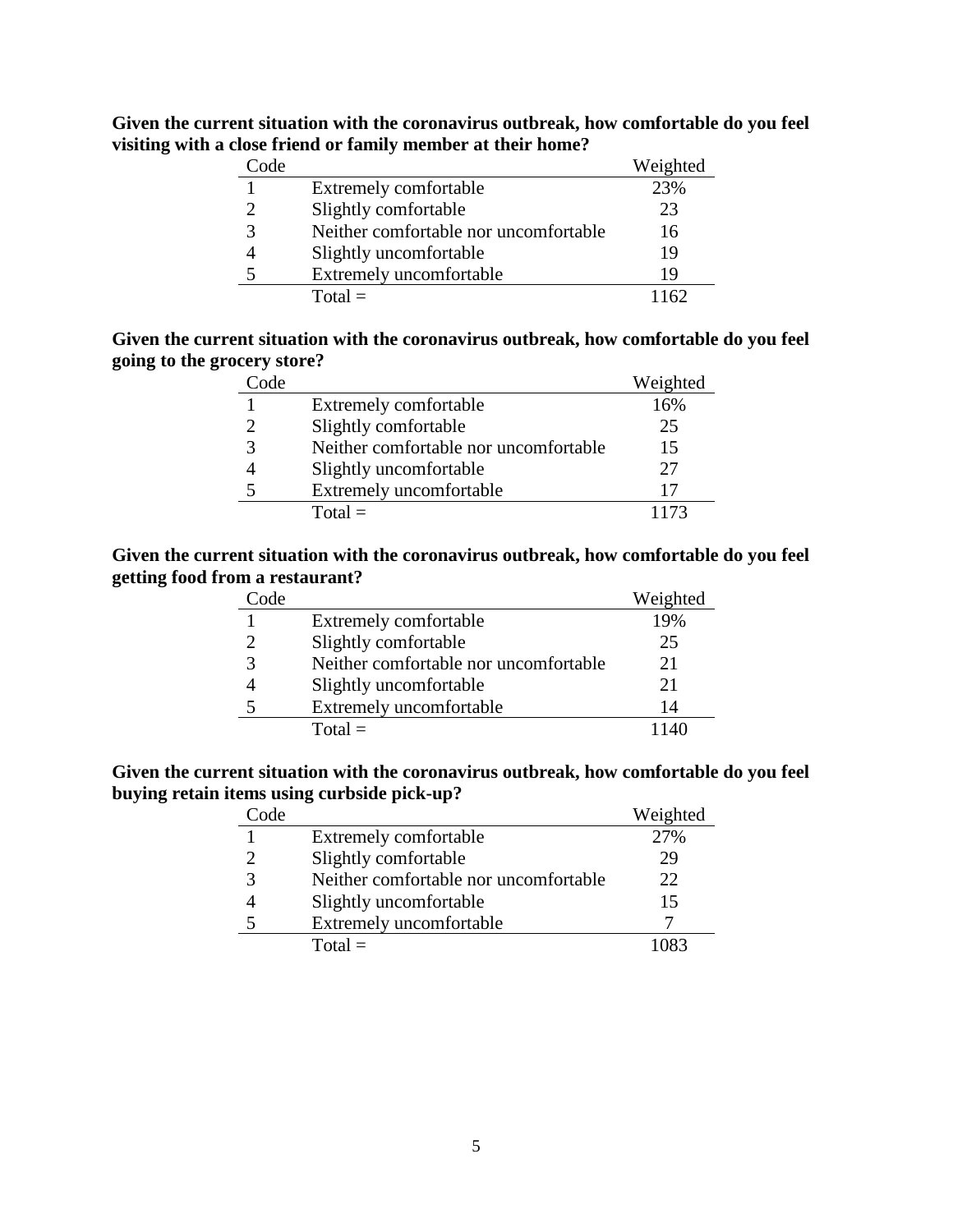| Code |                                       | Weighted |
|------|---------------------------------------|----------|
|      | Extremely comfortable                 | 7%       |
|      | Slightly comfortable                  |          |
|      | Neither comfortable nor uncomfortable |          |
|      | Slightly uncomfortable                | 12       |
|      | Extremely uncomfortable               | 63       |
|      | $Total =$                             |          |

**Given the current situation with the coronavirus outbreak, how comfortable do you feel attending a crowded event?**

### **Given the current situation with the coronavirus outbreak, how comfortable do you feel going/returning to work?**

| Code |                                       | Weighted |
|------|---------------------------------------|----------|
|      | Extremely comfortable                 | 20%      |
|      | Slightly comfortable                  | 20       |
|      | Neither comfortable nor uncomfortable | 20       |
|      | Slightly uncomfortable                |          |
| 5    | Extremely uncomfortable               | 23       |
|      | $Total =$                             |          |

### **If public spaces and business reopen soon, how comfortable will you feel visiting with a close friend or family member at their home?**

| Code |                                       | Weighted |
|------|---------------------------------------|----------|
|      | Extremely comfortable                 | 25%      |
|      | Slightly comfortable                  | 27       |
|      | Neither comfortable nor uncomfortable | 13       |
|      | Slightly uncomfortable                | 18       |
|      | Extremely uncomfortable               | 17       |
|      | $Total =$                             |          |

**If public spaces and business reopen soon, how comfortable will you feel getting food from a restaurant?**

| Code |                                       | Weighted |
|------|---------------------------------------|----------|
|      | Extremely comfortable                 | 23%      |
|      | Slightly comfortable                  | 26       |
|      | Neither comfortable nor uncomfortable | 17       |
|      | Slightly uncomfortable                | 18       |
|      | Extremely uncomfortable               | 16       |
|      | $Total =$                             | 1163     |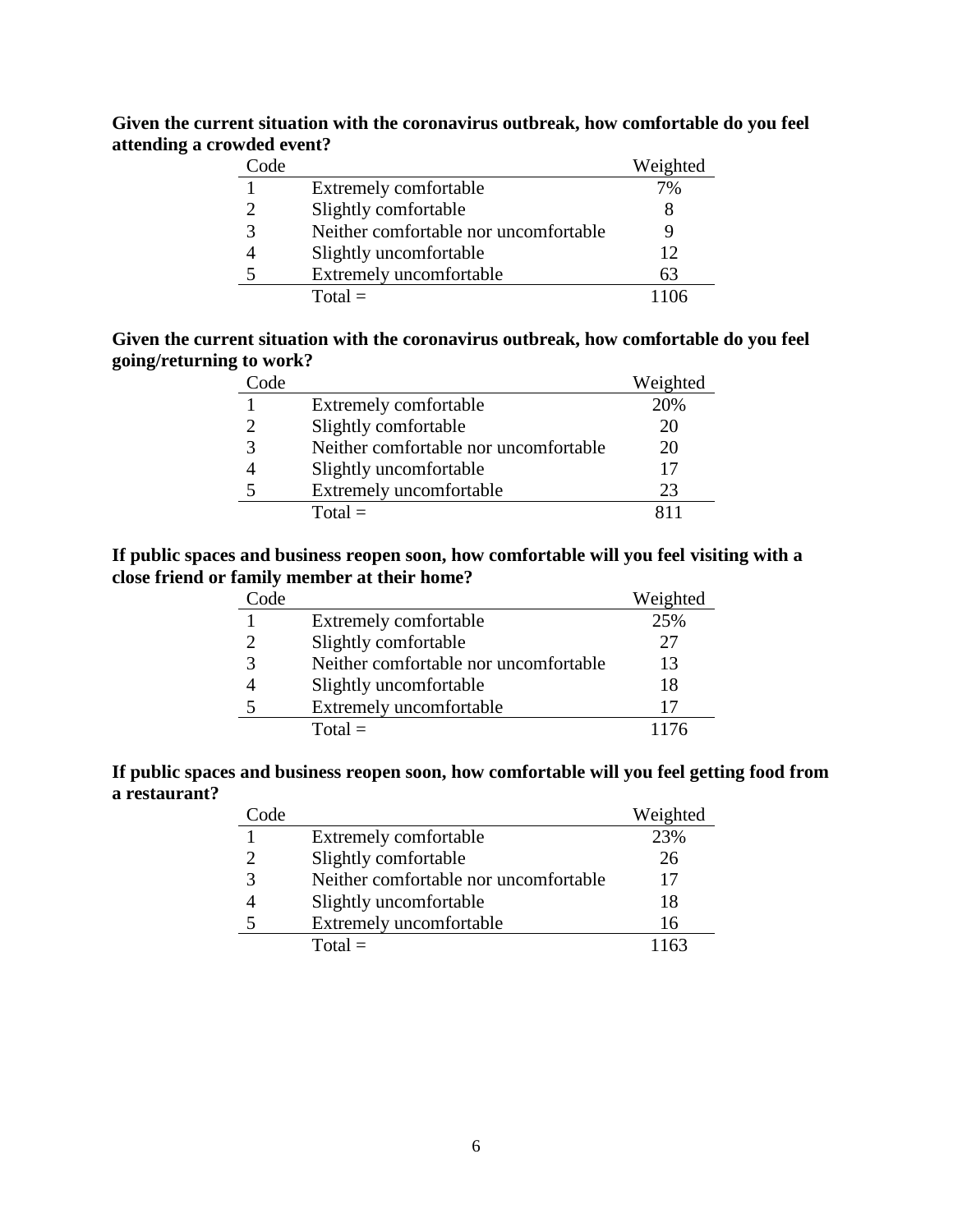|                                     | If public spaces and business reopen soon, how comfortable will you feel shopping in |
|-------------------------------------|--------------------------------------------------------------------------------------|
| person (mall, retail stores, etc.)? |                                                                                      |

| Code          |                                       | Weighted |
|---------------|---------------------------------------|----------|
|               | Extremely comfortable                 | 16%      |
| $\mathcal{D}$ | Slightly comfortable                  | 19       |
| 3             | Neither comfortable nor uncomfortable | 16       |
|               | Slightly uncomfortable                | 23       |
| 5             | Extremely uncomfortable               | 26       |
|               | $Total =$                             |          |

### **If public spaces and business reopen soon, how comfortable will you feel attending a crowded event?**

| Code |                                       | Weighted |
|------|---------------------------------------|----------|
|      | Extremely comfortable                 | 8%       |
|      | Slightly comfortable                  | 10       |
| 3    | Neither comfortable nor uncomfortable | 13       |
|      | Slightly uncomfortable                | 18       |
| 5    | Extremely uncomfortable               | 51       |
|      | $Total =$                             |          |

### **If public spaces and business reopen soon, how comfortable will you feel going/returning to work?**

| Code |                                       | Weighted |
|------|---------------------------------------|----------|
|      | Extremely comfortable                 | 23%      |
|      | Slightly comfortable                  | 19       |
| 3    | Neither comfortable nor uncomfortable | 22       |
|      | Slightly uncomfortable                | 17       |
|      | Extremely uncomfortable               | 19       |
|      | $Total =$                             |          |

### **If sporting events begin again and allow fans to attend, how comfortable do you feel attending:**

| ີ                       | Extremely   | Slightly    | Neither | Slightly      | Extremely     | Responses |
|-------------------------|-------------|-------------|---------|---------------|---------------|-----------|
|                         | comfortable | comfortable |         | uncomfortable | uncomfortable |           |
| Football games          | 9%          | 10%         | 16%     | 15%           | 50%           | 1064      |
| Baseball games          |             |             | 15      | 16            | 49            | 1076      |
| <b>Basketball</b> games |             | 10          | 14      | 16            | 52            | 1069      |
| Hockey games            |             |             | 16      | 15            | 52            | 953       |
| Racing                  |             |             |         | 16            | 50            | 944       |
| Soccer matches          |             |             | 16      |               | 51            | 1007      |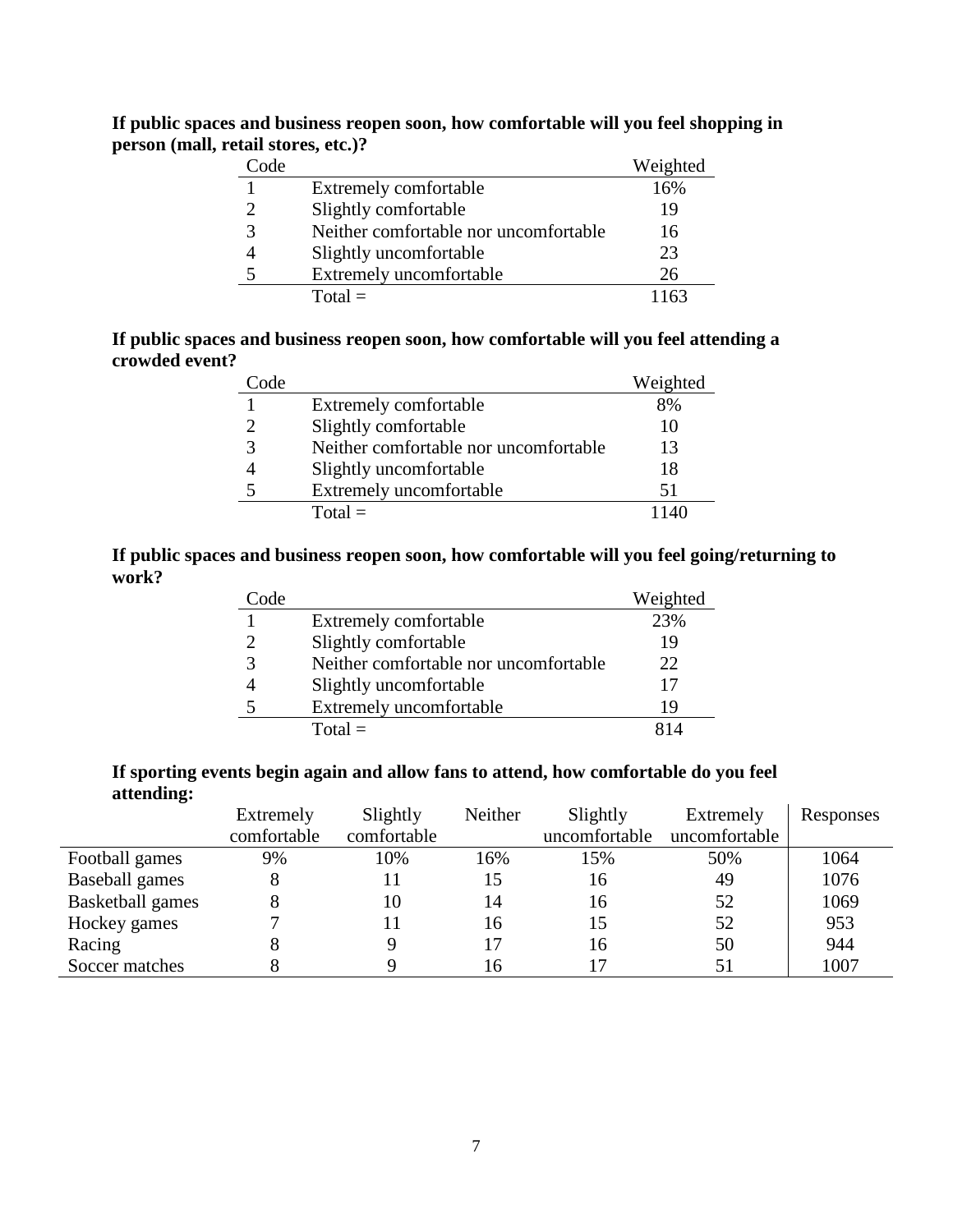**In the 2020 March primary, did you vote in the Democratic primary, Republican primary, or not at all?**

| Code |                    | Weighted |
|------|--------------------|----------|
|      | Democratic primary | 42%      |
| っ    | Republican primary | 35       |
| 9    | Did not vote       | 22       |
|      | $Total =$          | 1183     |

# **[If Voted in Primary] How likely are you to vote in the 2020 July party primary elections?**

| Code |                            | Weighted | Dem. | Ind. | Rep. |
|------|----------------------------|----------|------|------|------|
|      | Extremely likely           | 63%      | 64%  | 53%  | 66%  |
| າ    | Somewhat likely            | 22       | 23   | 520  | 20   |
| 3    | Neither Likely or Unlikely |          | 10   | 14   |      |
|      | Unlikely                   |          |      |      |      |
|      | Extremely unlikely         |          |      |      |      |
|      | $Total =$                  |          | 363  | 152  |      |

### **[If Yes to voting in Primary] if the coronavirus is still a threat during the July run-off elections, how comfortable would you feel voting early in-person or at a precinct on Election Day?**

| Code |                         | Weighted | Dem. | Ind. | Rep. |
|------|-------------------------|----------|------|------|------|
|      | Extremely comfortable   | 29%      | 18%  | 25%  | 42%  |
|      | Somewhat comfortable    | つつ       | 19   | 22   | 23   |
|      | <b>Neither</b>          |          | 22   |      |      |
|      | Somewhat uncomfortable  | 19       | 22   | 21   |      |
|      | Extremely uncomfortable | 14       | 19   | ר ו  |      |
|      | Total $\equiv$          |          | 363  |      |      |

#### **If voters are allowed to apply for a mail-in ballot to avoid the risk of getting the coronavirus, what is your preferred method of voting?**

| Code |                              | Weighted | Dem. | Ind. | Rep. |
|------|------------------------------|----------|------|------|------|
|      | Vote in-person, Election Day | 17%      | 13%  | 14%  | 22%  |
|      | Vote in-person, Early        | 35       |      | 35   | 42   |
|      | Request an absentee ballot   | 37       | 50   | 36   | 26   |
|      | Don't know                   |          |      |      |      |
|      | $Total =$                    | 183      |      |      | 189  |

#### **Do you support Texas revising its election laws to allow any registered voter to mail in a ballot without an excuse?**

| Code |                  | Weighted | Dem. | Ind. | Rep. |
|------|------------------|----------|------|------|------|
|      | Strongly support | 37%      | 55%  | 32%  | 23%  |
|      | Support          | 21       | 21   | 25   | 19   |
|      | Neutral          | 20       | 19   | 25   | 17   |
|      | <b>Oppose</b>    |          |      |      | 12   |
|      | Strongly oppose  | 15       |      |      | 29   |
|      | $Total =$        | 181      | 417  | 276  | 488  |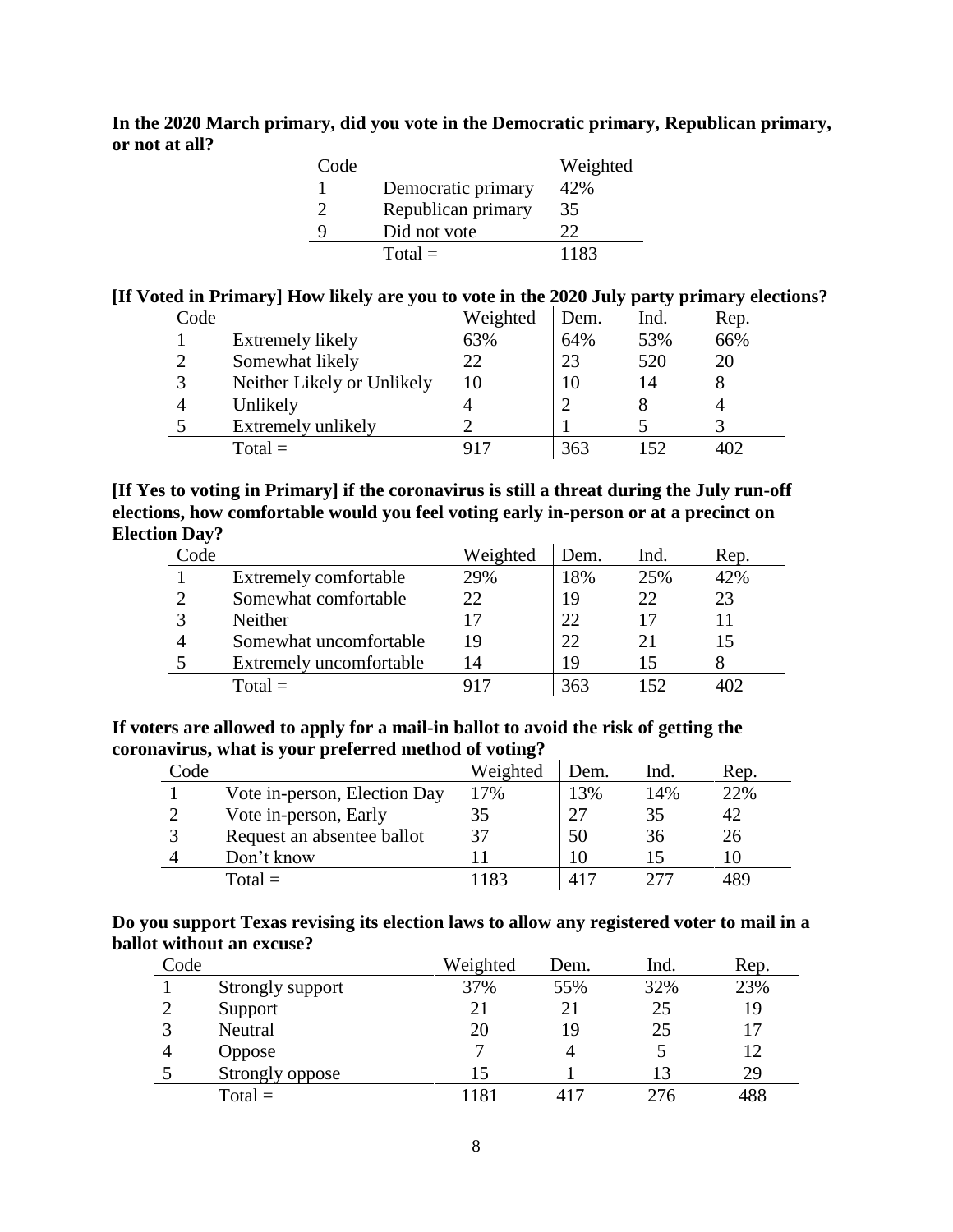| Code |                                | Weighted | Dem. | lnd. | Rep. |
|------|--------------------------------|----------|------|------|------|
|      | All future elections           | 56%      | 59%  | 65%  | 41%  |
|      | Elections in 2020              | 23       |      |      | 33   |
| 3    | In elections during a pandemic | 20       | 19   |      | 25   |
|      | Other                          |          |      |      |      |
|      | $Total =$                      | 686      | 329  | 159  | 198  |

**[If Strongly Support or Support vote by mail] Do you support allowing vote by mail in all elections, the elections this year, or only during a pandemic?**

| [If Strongly Opposed or Opposed to vote by mail] Do you oppose vote by mail because of |  |  |
|----------------------------------------------------------------------------------------|--|--|
| threats of voter fraud?                                                                |  |  |

| Code |           | Weighted | Dem. | lnd. | Rep. |
|------|-----------|----------|------|------|------|
|      | Yes       | 95%      | 73%  | 95%  | 97%  |
|      | No        |          |      |      |      |
|      | $Total =$ | 288      | 1 Q  |      | 208  |

### **In general, do you approve or disapprove of the way your local leaders (Mayor and County Judge) are handling the coronavirus outbreak?**

| Code           |                            | Weighted | Dem. | Ind. | Rep. |
|----------------|----------------------------|----------|------|------|------|
|                | <b>Strongly Approve</b>    | 29%      | 30%  | 24%  | 32%  |
| $\overline{2}$ | Approve                    | 39       | 38   | 40   | 38   |
| 3              | Neither                    | 16       | 16   | 19   | 15   |
| 4              | Disapprove                 | 10       | 10   | q    | 10   |
| 5              | <b>Strongly Disapprove</b> | 6        | 6    |      |      |
|                | $Total =$                  | 1175     | 415  | 275  | 485  |

#### **In general, do you approve or disapprove of the way Governor Greg Abbott is handing his job as Governor?**  $\mathcal{L}$

| Code |                            | Weighted | Dem. | Ind. | Rep. |
|------|----------------------------|----------|------|------|------|
|      | <b>Strongly Approve</b>    | 32%      | 13%  | 23%  | 59%  |
| റ    | Approve                    | 29       | 29   | 32   | 28   |
|      | Neither                    | 15       | 18   | 20   |      |
|      | Disapprove                 | 12       | 18   | 14   |      |
|      | <b>Strongly Disapprove</b> | 11       | 22   |      |      |
|      | $Total =$                  | 1175     | 415  | 275  | 485  |

### **In general, do you approve or disapprove of the way Governor Greg Abbott is handing the coronavirus?**

| Code |                            | Weighted | Dem. | Ind. | Rep. |
|------|----------------------------|----------|------|------|------|
|      | <b>Strongly Approve</b>    | 32%      | 16%  | 21%  | 56%  |
|      | Approve                    | 31       | 30   | 36   | 30   |
|      | Neither                    | 13       | 15   | 19   |      |
|      | Disapprove                 | 11       | 20   | Q    |      |
|      | <b>Strongly Disapprove</b> | 11       | 20   |      |      |
|      | $Total =$                  | 1175     | 415  | 275  | 485  |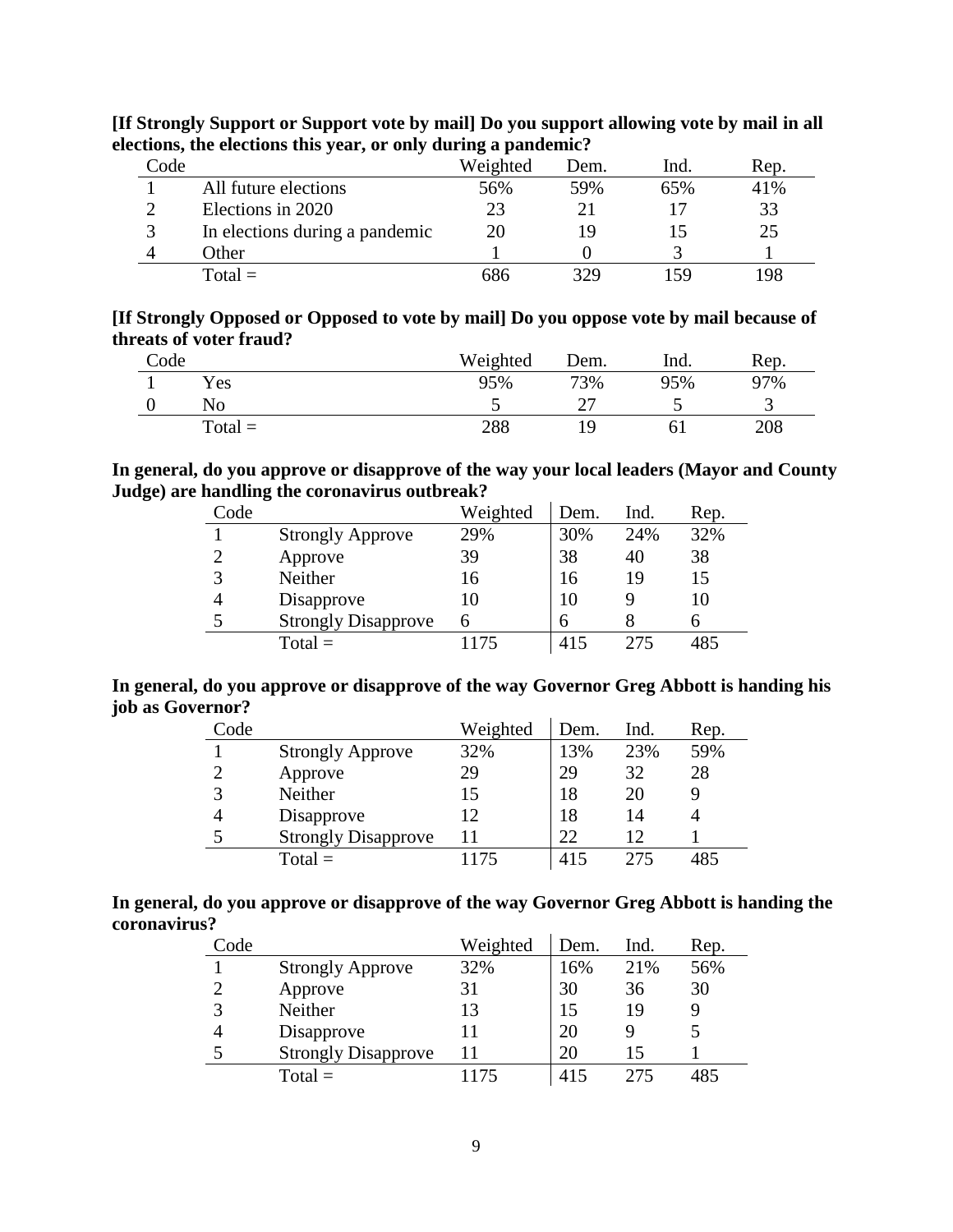| Code |                            | Weighted | Dem. | Ind. | Rep. |
|------|----------------------------|----------|------|------|------|
|      | <b>Strongly Approve</b>    | 29%      | 6%   | 17%  | 58%  |
| C    | Approve                    | 16       |      |      | 23   |
| 3    | Neither                    |          | 10   | 12   |      |
| 4    | Disapprove                 |          | 16   | 15   |      |
| 5    | <b>Strongly Disapprove</b> | 34       | 61   | 38   |      |
|      | $Total =$                  |          | 415  | 275  |      |

**In general, do you approve or disapprove of the way President Donald Trump is handling his job as President?**

| In general, do you approve or disapprove of the way President Donald Trump is handling |  |  |
|----------------------------------------------------------------------------------------|--|--|
| the coronavirus?                                                                       |  |  |

| Code |                            | Weighted | Dem. | Ind. | Rep. |
|------|----------------------------|----------|------|------|------|
|      | <b>Strongly Approve</b>    | 27%      | 5%   | 18%  | 54%  |
| 2    | Approve                    | 16       | 8    | 18   | 24   |
| 3    | Neither                    | 12       | 11   | 14   | 11   |
|      | Disapprove                 |          | 13   | 10   | 5    |
|      | <b>Strongly Disapprove</b> | 35       | 62   |      |      |
|      | $Total =$                  | 1175     | 415  | 275  | 485  |

### **To keep your community healthy and safe during the coronavirus pandemic, how much do you trust President Trump?**

| Code |               | Weighted        | Dem. | Ind. | Rep. |
|------|---------------|-----------------|------|------|------|
|      | A great deal  | 27%             | 6%   | 17%  | 53%  |
| っ    | Fair amount   | 18              |      | 19   | 25   |
| 3    | Not too much  | 14              | 16   |      | 12   |
|      | No confidence | 31              | 56   | 32   | 6    |
| 5    | Don't know    |                 | 12   | 16   |      |
|      | $Total =$     | 16 <sup>′</sup> | 412  |      |      |

**To keep your community healthy and safe during the coronavirus pandemic, how much do you trust Governor Abbott?**

| Code |               | Weighted | Dem. | Ind. | Rep. |
|------|---------------|----------|------|------|------|
|      | A great deal  | 29%      | 12%  | 20%  | 51%  |
| っ    | Fair amount   | 37       | 34   | 40   | 37   |
| 3    | Not too much  | 19       |      | 24   |      |
|      | No confidence |          | 20   |      |      |
|      | Don't know    |          | h    |      |      |
|      | $Total =$     |          |      |      |      |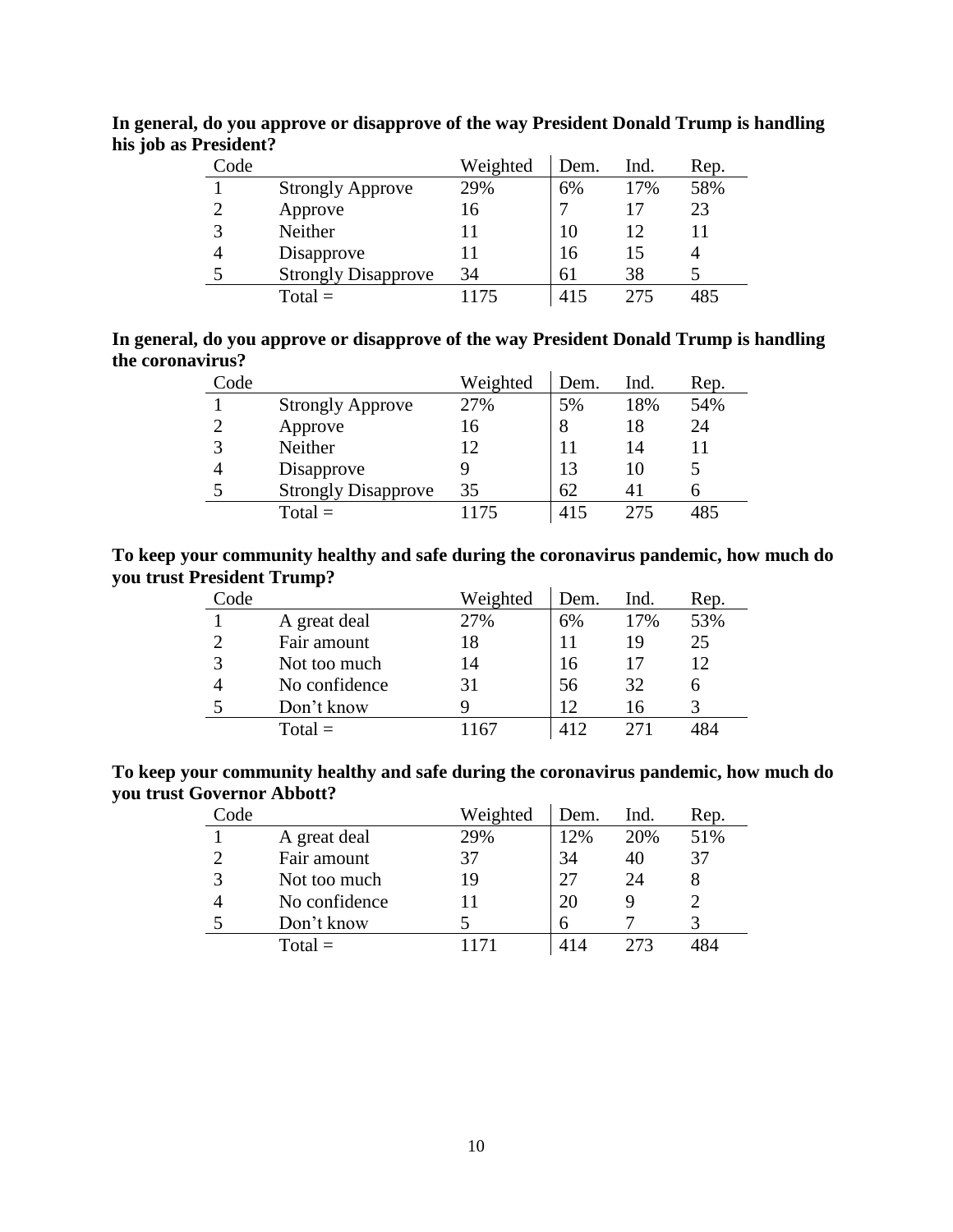| Code          |               | Weighted | Dem. | Ind. | Rep. |
|---------------|---------------|----------|------|------|------|
|               | A great deal  | 25%      | 24%  | 20%  | 29%  |
|               | Fair amount   | 44       | 45   | 49   | 41   |
| $\mathcal{R}$ | Not too much  | 18       | 18   | 16   | 20   |
|               | No confidence |          | 9    |      |      |
|               | Don't know    |          |      |      |      |
|               | $Total =$     |          | 413  | 273  |      |

**To keep your community healthy and safe during the coronavirus pandemic, how much do you trust local leaders?**

### **In the last calendar year, what was your total household income, including wages, salaries, Social Security, and retirement benefits before taxes?**

| Code           |                                                               | Weighted |
|----------------|---------------------------------------------------------------|----------|
|                | Less than $$5,000$ (less than $$416$ per month)               | 5%       |
| $\overline{2}$ | \$5,000-\$7,499 (between \$417 and \$624 per month)           | 3        |
| 3              | \$7,500-\$9,999 (between \$625 and \$833 per month)           | 2        |
| $\overline{4}$ | \$10,000-\$19,999 (between \$834 and \$1,666 per month)       | 5        |
| 5              | \$20,000-\$29,999 (between \$1,667 and \$2,500 per month)     | 6        |
| 6              | \$30,000-\$39,999 (between \$2,500 and \$3,333 per month)     | 9        |
| 7              | \$40,000-\$49,999 (between \$3,334 and \$4,169 per month)     |          |
| 8              | \$50,000-\$59,999 (between \$4,170 and \$4,999 per month)     | 8        |
| 9              | \$60,000-\$69,999 (between \$5,000 and \$5,833 per month)     |          |
| 10             | \$70,000 and \$74,999 (between \$5,834 and \$6,249 per month) |          |
| 11             | \$75,000-\$79,999 (between \$6,250 and \$6,666 per month)     | 4        |
| 12             | \$80,000-\$89,999 (between \$6,667 and \$7,499 per month)     | 4        |
| 13             | \$90,000-\$99,999 (between \$7,500 and \$11,999 per month)    | 5        |
| 14             | \$100,000-\$149,999 (between \$12,000 and \$12,499 per month) | 14       |
| 15             | \$150,000-\$199,999 (between \$12,500 and \$16,666 per month) | 6        |
| 16             | \$200,000 or More $(\$16,667$ or more per month)              | 6        |
| 97             | Not given                                                     | 5        |
|                | $Total =$                                                     | 1171     |

**Do you agree the stimulus payment sent to individuals and families will reduce the financial burdens of those who receive it?**

| Code |                   | Weighted | Dem. | Ind. | Rep. |
|------|-------------------|----------|------|------|------|
|      | Strongly agree    | 9%       | 13%  | 10%  | 5%   |
|      | Somewhat agree    | 12       | 15   | 14   |      |
|      | Neither           | 19       | 22   |      | 16   |
|      | Somewhat disagree | 38       | 31   | ΔΔ   | 41   |
|      | Strongly disagree | 22       | 20   | 14   | 30   |
|      | $Total =$         |          | 414  | 272  | 485  |

*Breaking the results down further – to look at individuals who are likely to receive all or some of the stimulus funds, see the next page.*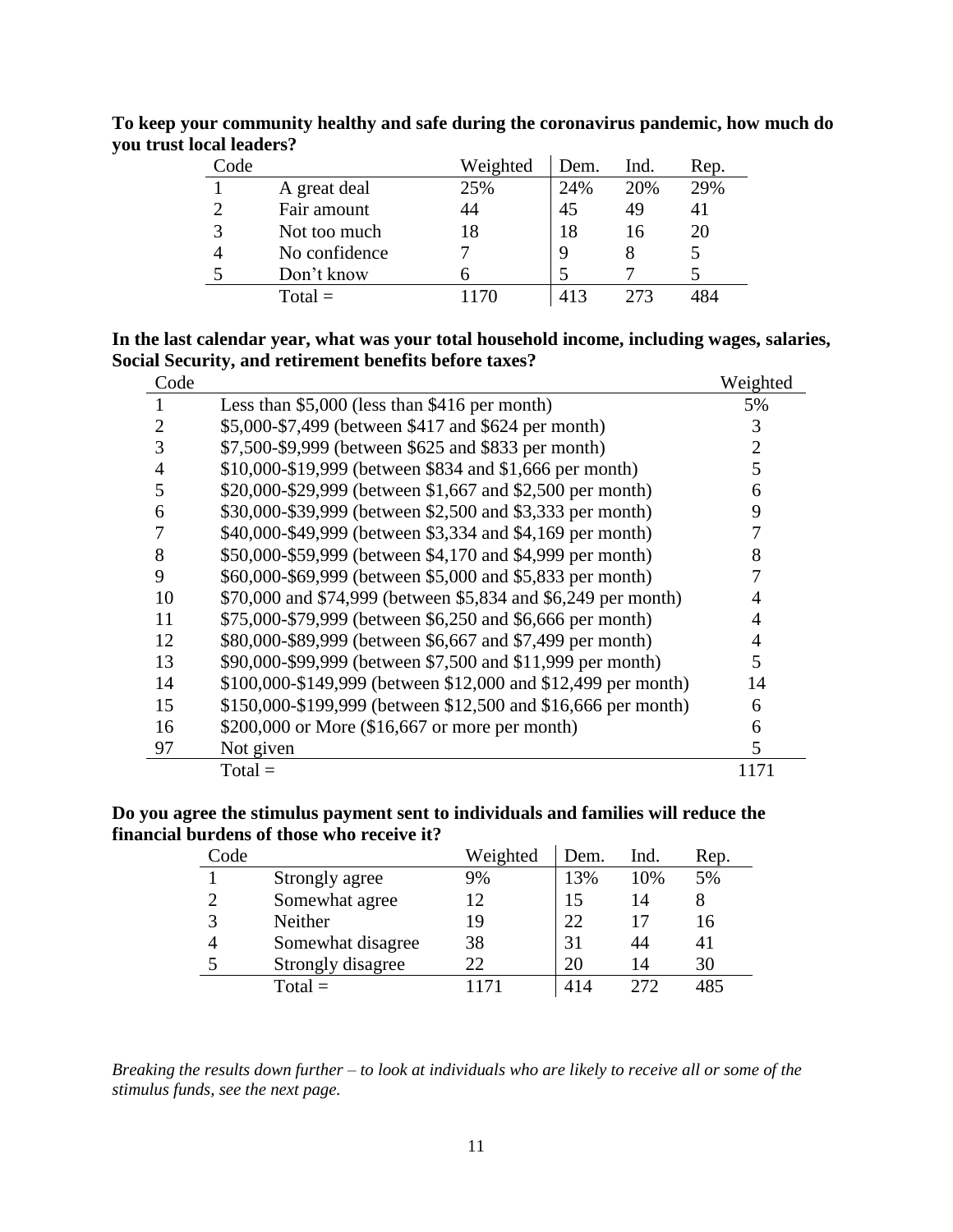| Code |                   | Married,     | Married,  | Single,      | Single,  | Single,  |
|------|-------------------|--------------|-----------|--------------|----------|----------|
|      |                   | Income       | Income    | Income       | Income   | Income   |
|      |                   | <b>Below</b> | over      | <b>Below</b> | $($75k-$ | (over    |
|      |                   | \$150,000    | \$150,000 | \$75,000     | 100k     | \$100,00 |
|      | Strongly agree    | 8%           | 13%       | 9%           | 6%       | 12%      |
| 2    | Somewhat agree    | 11           | 5         | 14           | 7        | 13       |
| 3    | Neither           | 18           | 13        | 22           | 21       | 17       |
| 4    | Somewhat disagree | 40           | 35        | 35           | 41       | 41       |
| 5    | Strongly disagree | 24           | 35        | 20           | 24       | 17       |
|      | $Total =$         | 376          | 40        | 342          | 111      | 128      |

| In the last 7 days, have you or someone in your household been laid off from work because |  |  |  |  |  |
|-------------------------------------------------------------------------------------------|--|--|--|--|--|
| of the coronavirus?                                                                       |  |  |  |  |  |

| Code                        |                | Weighted |
|-----------------------------|----------------|----------|
|                             | Yes            | 17%      |
|                             | No             | 60       |
| $\mathcal{D}_{\mathcal{L}}$ | Retired        | 17       |
| 3                           | Disabled       | 3        |
| 9                           | Unable to work | 3        |
|                             | $Total =$      | 1170     |

[**If Yes to Layoff] How many people in your household lost a job or have been temporarily out of work because of the coronavirus?**

| Code |                                 | Weighted |
|------|---------------------------------|----------|
|      | Myself                          | 9%       |
|      | Another person in the house     | 51       |
|      | No one in the house is employed | 40       |
|      | $Total =$                       | 169      |

**[If Yes to Layoff] Do you receive or did you apply for unemployment benefits or other kinds of support?**

| Code |           | Weighted |
|------|-----------|----------|
|      | Yes.      | 52%      |
|      | Nο        | 48       |
|      | $Total =$ | 169      |

**[If No to Layoff] How concerned are you that someone in your household who is currently employed will lose their job or be laid off because of the coronavirus outbreak?**

| Code                        |                      | Weighted |
|-----------------------------|----------------------|----------|
|                             | Very concerned       | 21%      |
| $\mathcal{D}_{\mathcal{L}}$ | Somewhat concerned   | 21       |
| 3                           | Not too concerned    | 22.      |
|                             | Not at all concerned | 30       |
|                             | Don't Know           |          |
|                             | $Total =$            | 1015     |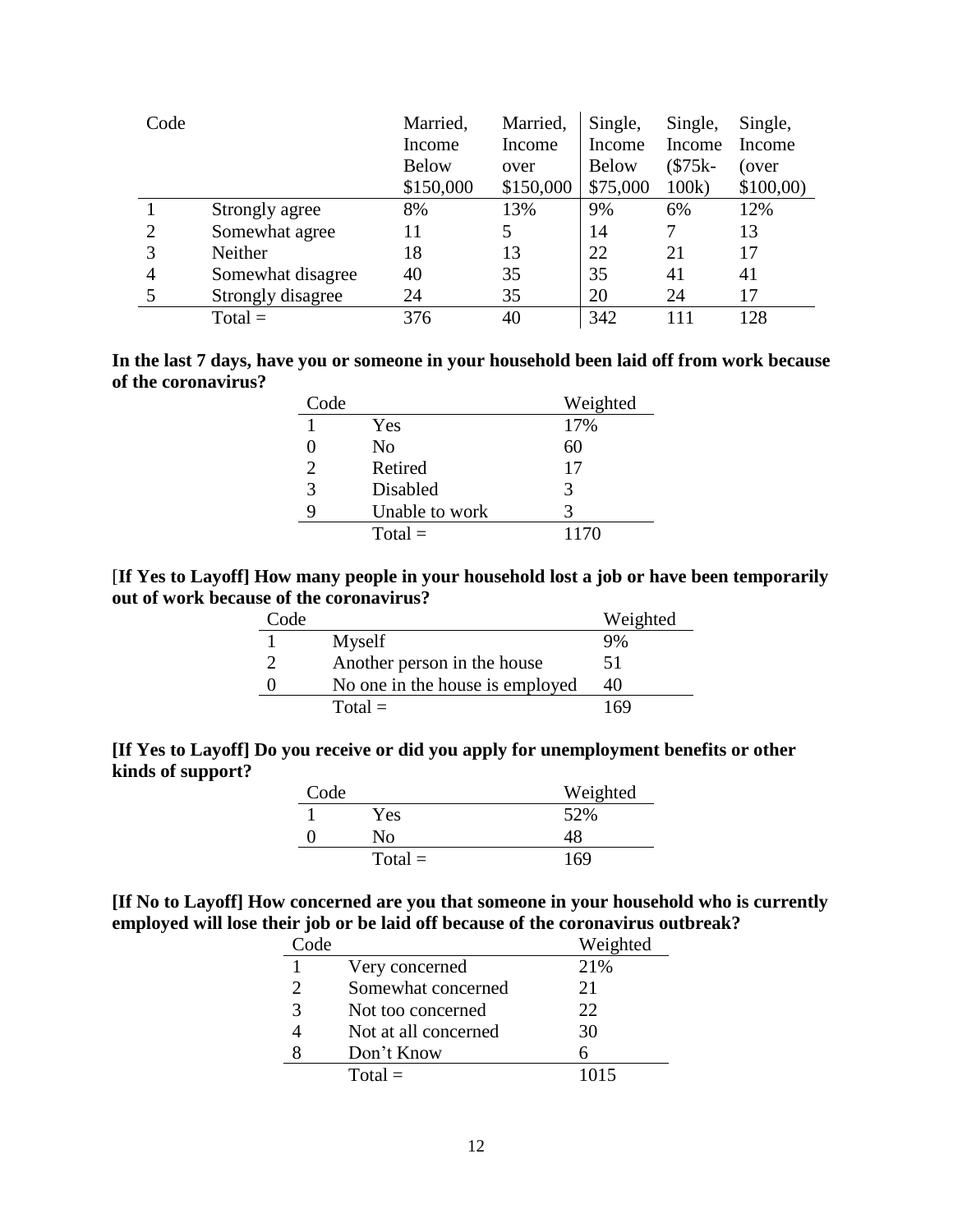| Code |              | Weighted | Dem. | Ind. | Rep. |
|------|--------------|----------|------|------|------|
|      | Donald Trump | 43%      | 6%   | 28%  | 87%  |
|      | Joe Biden    | 43       | 84   | 43   |      |
|      | Other        |          |      |      |      |
|      | Undecided    | q        |      |      |      |
|      | $Total =$    | 169      |      | 272  |      |

**If the general election for president were held today, for whom would you vote?**

### **[If Yes to voting in the Democratic Primary or Democrat or Lean Democrat] If the July Democratic Primary run-off election for the U.S. Senate were held today, for whom would you vote?**

| Code          |                   | Weighted | Voted in African |          | Women | <b>Bachelors</b> |
|---------------|-------------------|----------|------------------|----------|-------|------------------|
|               |                   |          | Primary          | American |       | and Above        |
|               | M.J. Hegar        | 32%      | 35%              | 19%      | 31%   | 39%              |
| $\mathcal{D}$ | <b>Royce West</b> | 16       | 19               | 30       |       |                  |
| 2             | Other             |          |                  |          |       |                  |
|               | Undecided         | 44       | 40               | 42       | 46    | 38               |
|               | $Total =$         | 533      | 447              | 93       | 282   | 284              |

#### **If the general election for U.S. Senate were held today, for whom would you vote?**

| Code           |             | Weighted | Dem. | Ind. | Rep. |
|----------------|-------------|----------|------|------|------|
|                | John Cornyn | 37%      | 12%  | 28%  | 66%  |
| $\overline{2}$ | M.J. Hegar  | 24       | 44   | 25   |      |
| 3              | Other       | O        |      |      |      |
| 4              | Undecided   | 34       | 37   | 40   | 27   |
|                | $Total =$   | 1169     |      | 272  | 485  |

#### **If the general election for U.S. Senate were held today, for whom would you vote?**

| Code |             | Weighted | Dem. | Ind. | Rep. |
|------|-------------|----------|------|------|------|
|      | John Cornyn | 35%      | 9%   | 29%  | 65%  |
|      | Royce West  | 24       | 44   |      |      |
|      | Other       |          |      |      |      |
| 4    | Undecided   | 34       | 37   | 44   | フフ   |
|      | $Total =$   | 169      |      | フフフ  |      |

#### **If the general election were today, would you vote for the Democratic or Republican candidate for the Texas State House?**

| Code |            | April | February |
|------|------------|-------|----------|
|      | Democratic | 51%   | 51%      |
|      | Republican | 49    | 49       |
|      | $Total =$  | 1149  | -200-    |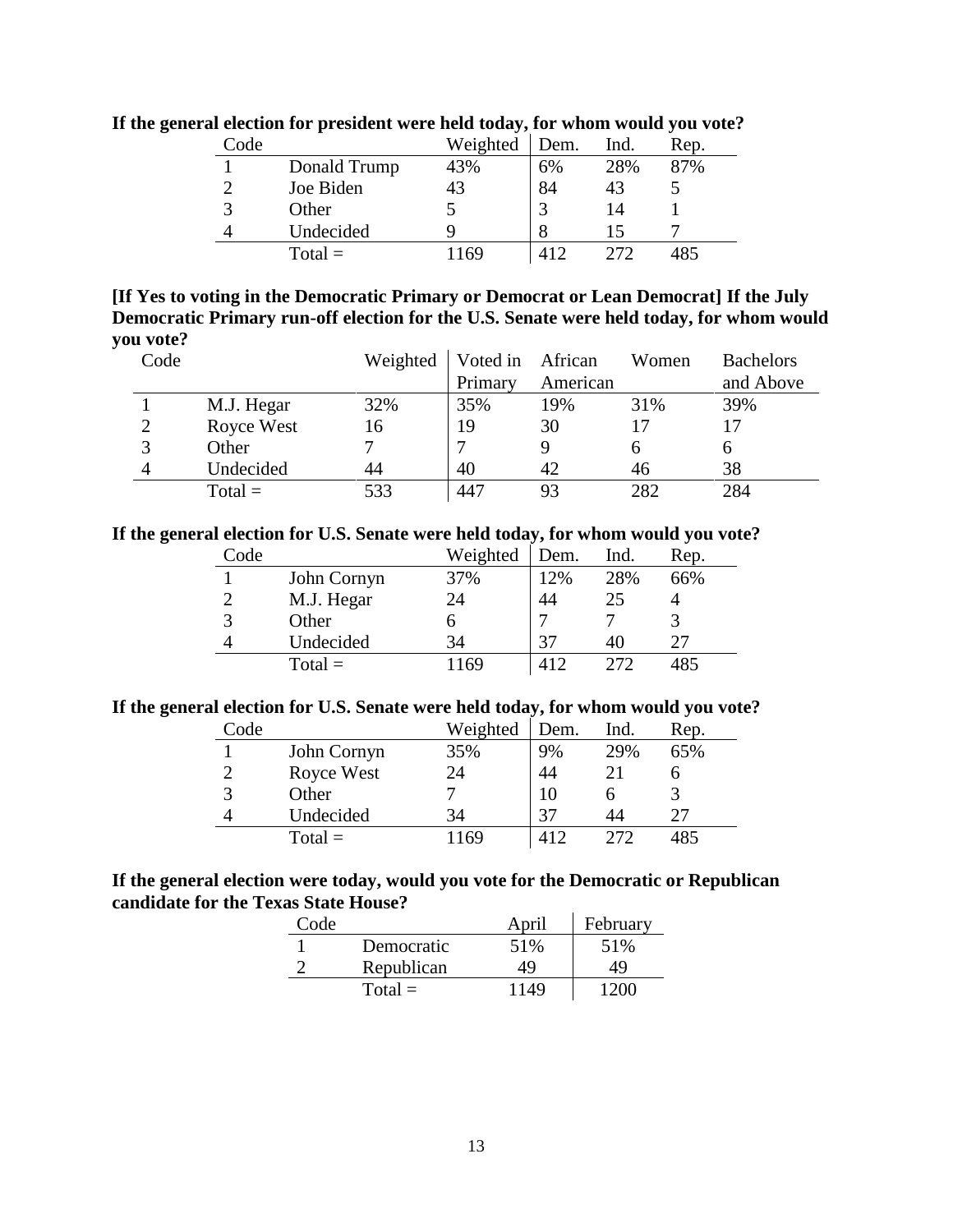### **What is your main source of news?**

| Code |                                              | Weighted |
|------|----------------------------------------------|----------|
|      | National broadcast (ABC, CBS, NBC, PBS)      | 23%      |
| 2    | Cable News (CNN, Fox News, MSNBC)            | 28       |
| 3    | Local television news                        | 21       |
| 4    | National newspapers (New York Times,         | 5        |
|      | Washington Post, etc.)                       |          |
| 5    | Local newspapers (Austin American-Statesman, | 3        |
|      | Dallas Morning News, etc.)                   |          |
| 6    | Radio or Radio Broadcasts (NPR, Talk Radio)  |          |
|      | Social media                                 | 9        |
| 9    | Spanish News (Telemundo, Univision, etc.)    | 9        |
| 8    | Other                                        |          |
|      | $Total =$                                    | 1166     |

### **Which cable news network do you watch most?**

| Code |                          | Weighted |
|------|--------------------------|----------|
|      | <b>CNN</b>               | 36%      |
|      | Fox News Channel         | 49       |
| 3    | <b>MSNBC</b>             | 13       |
|      | Other cable news network |          |
|      | $Total =$                |          |

### **Which social media platform do you primarily get your news from?**

| Code           |           | Weighted |
|----------------|-----------|----------|
| 1              | Facebook  | 46%      |
| $\overline{2}$ | Instagram | 4        |
| 3              | LinkedIn  | 1        |
| $\overline{4}$ | Reddit    | 12       |
| 5              | Snapchat  | 2        |
| 6              | Tumblr    |          |
| 7              | Twitter   | 15       |
| 8              | YouTube   | 13       |
| 9              | WhatsApp  | 1        |
| 10             | Other     | 6        |
|                | $Total =$ | 91       |

### **On social networking cites, do you follow any newspapers, news organizations, or news channels (For example: ABC News, Dallas Morning News)?**

| Code |           | Weighted |
|------|-----------|----------|
|      | Yes       | 43%      |
|      | Nο        | 57       |
|      | $Total =$ | 91       |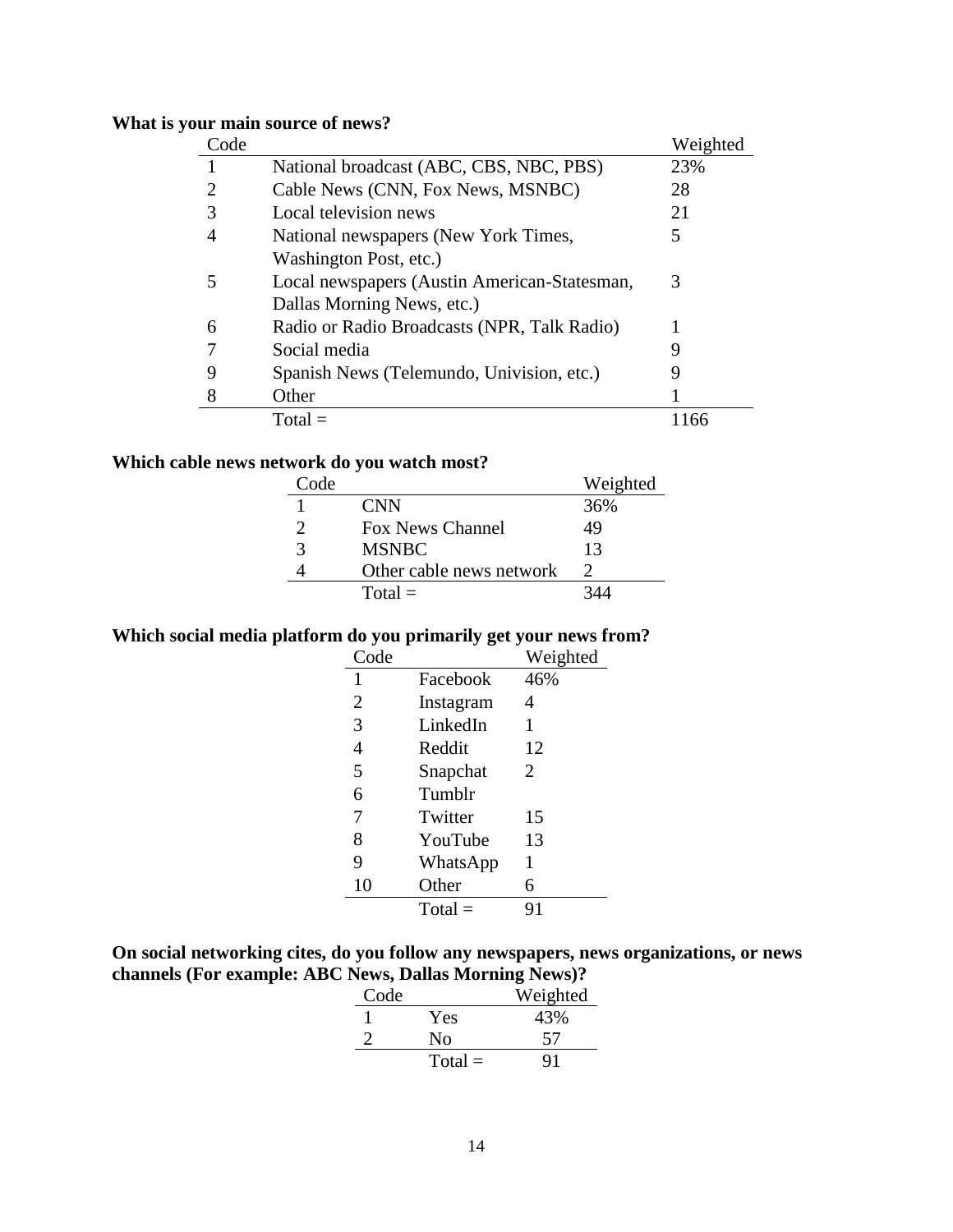### **On social networking cites, do you follow individual journalists who produce pieces for newspapers, news organizations or news channels**

| Code |           | Weighted |
|------|-----------|----------|
|      | Yes       | 34%      |
|      | Nο        | 66       |
|      | $Total =$ | 91       |

### **Which source of radio news do you listen to most?**

| Code |                                                        | Weighted |
|------|--------------------------------------------------------|----------|
|      | News Talk Radio (ABC, CBS, Fox News, etc.)             | 26%      |
|      | Public Radio (NPR, BBC, etc.)                          |          |
|      | Sports Talk Radio (ESPN, Fox Sports, NBC Sports, etc.) |          |
|      | Other                                                  |          |
|      | $Total =$                                              |          |

#### **Do you ever get your news from podcasts?**

| Code |           | Weighted |
|------|-----------|----------|
|      | Yes       | 21\%     |
|      | Nο        | 79       |
|      | $Total =$ | 1166     |

### **Do you happen to have in your home, garage, or car any guns or revolvers?**

| Code |                | Weighted |
|------|----------------|----------|
|      | Yes            | 41%      |
| 0    | N <sub>0</sub> | 57       |
| 97   | Refused        |          |
|      | $Total =$      | 1164     |

**[If Yes to possessing a gun] How many guns or revolvers do you have in your home, garage, or car?**

| Code |               | Weighted |
|------|---------------|----------|
|      | One           | 32%      |
| 2    | Two           | 20       |
| 3    | Three or more | 38       |
|      | Unknown       | 10       |
|      | $Total =$     |          |

### **[If Yes to possessing a gun] Do any of these guns personally belong to you?**

| Code |           | Weighted |
|------|-----------|----------|
|      | Yes       | 21\%     |
| 0    | No        | 78       |
| Q1   | Refused   |          |
|      | $Total =$ |          |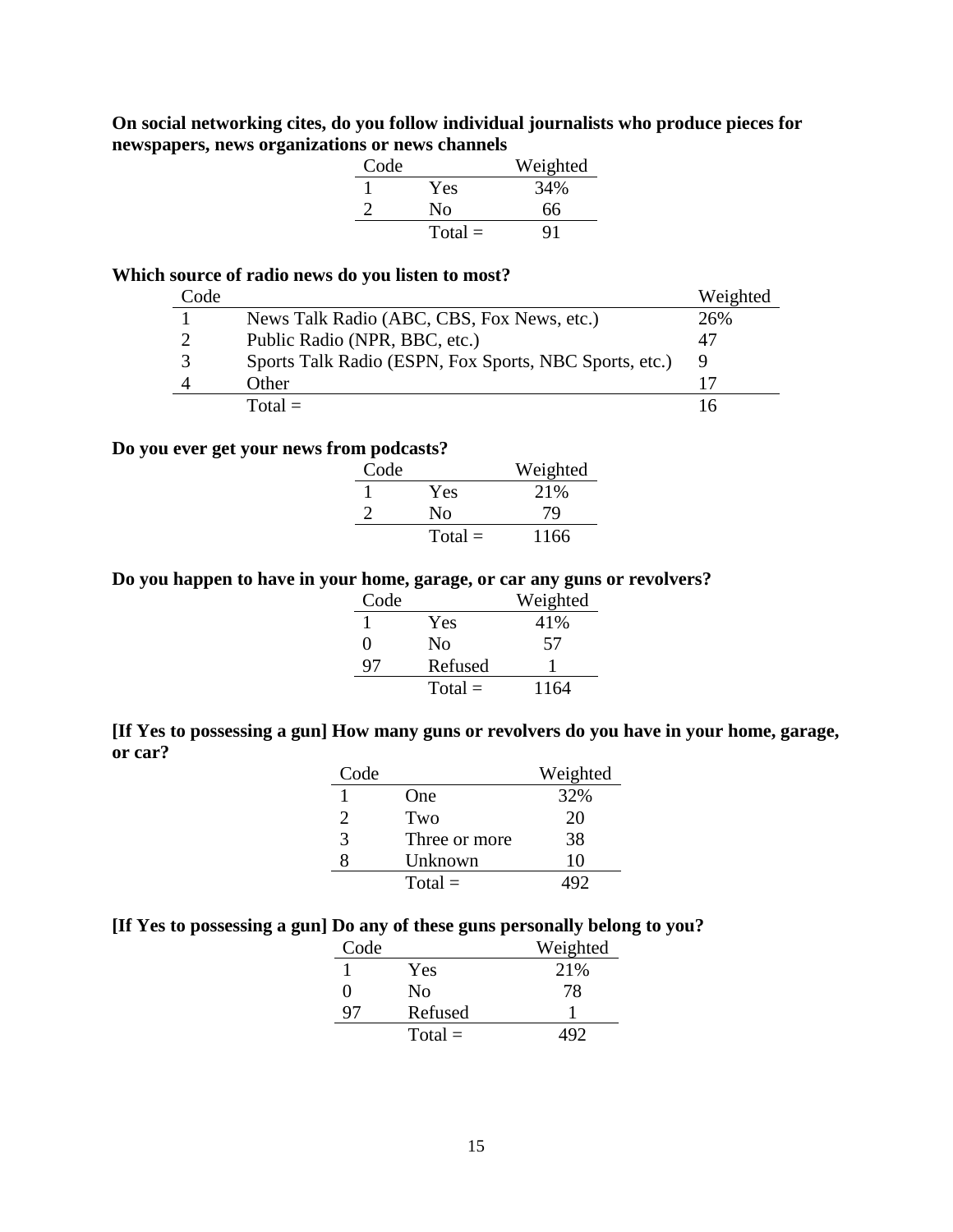| [If Yes to possessing a gun] In the past 7 days, how many times have you taken your gun |  |  |
|-----------------------------------------------------------------------------------------|--|--|
| with your when you leave home?                                                          |  |  |

| $C$ ode |                           | Weighted |
|---------|---------------------------|----------|
|         | All the time              | 20%      |
| 2       | Most of the time          | 6        |
| 3       | Some of the time          |          |
|         | Rarely                    |          |
| 5       | Never                     | 50       |
| 6       | I did not leave the house |          |
|         | Unsure                    |          |
|         | $Total =$                 |          |

### **Do you agree or disagree that elected officials are doing enough to prevent mass shootings?**

| Code |                       | Weighted |
|------|-----------------------|----------|
|      | Strongly disagree     | 20%      |
|      | Disagree              | 10       |
| 3    | Somewhat disagree     | 17       |
|      | Somewhat Agree        | 18       |
| 5    | Agree                 | 20       |
|      | <b>Strongly Agree</b> | 13       |
|      | Don't know            | 2        |
|      | $Total =$             |          |

### **Do you support or oppose requiring background checks for all potential gun buyers?**

| Code |                            | Weighted | Dem. | Ind. | Rep. |
|------|----------------------------|----------|------|------|------|
|      | Strongly support           | 68%      | 79%  | 69%  | 55%  |
|      | Support                    | 19       | 12   |      | 28   |
|      | Neither oppose nor support |          |      |      |      |
|      | Oppose                     |          |      | 32   |      |
|      | Strongly oppose            |          |      |      |      |
|      | $Total =$                  | 1158     | 410  | 271  |      |

#### **Do you support or oppose a law allowing law enforcement to take away guns from people a judge deems dangerous?**

| Code |                            | Weighted | Dem. | Ind. | Rep. |
|------|----------------------------|----------|------|------|------|
|      | Strongly support           | 45%      | 60%  | 40%  | 33%  |
|      | Support                    | 26       | 23   | 30   | 26   |
|      | Neither oppose nor support | 15       | 11   | 15   | 19   |
|      | <b>Oppose</b>              |          |      |      |      |
|      | Strongly oppose            |          |      |      | 12   |
|      | $Total =$                  | 1155     | 408  | 270  | 477  |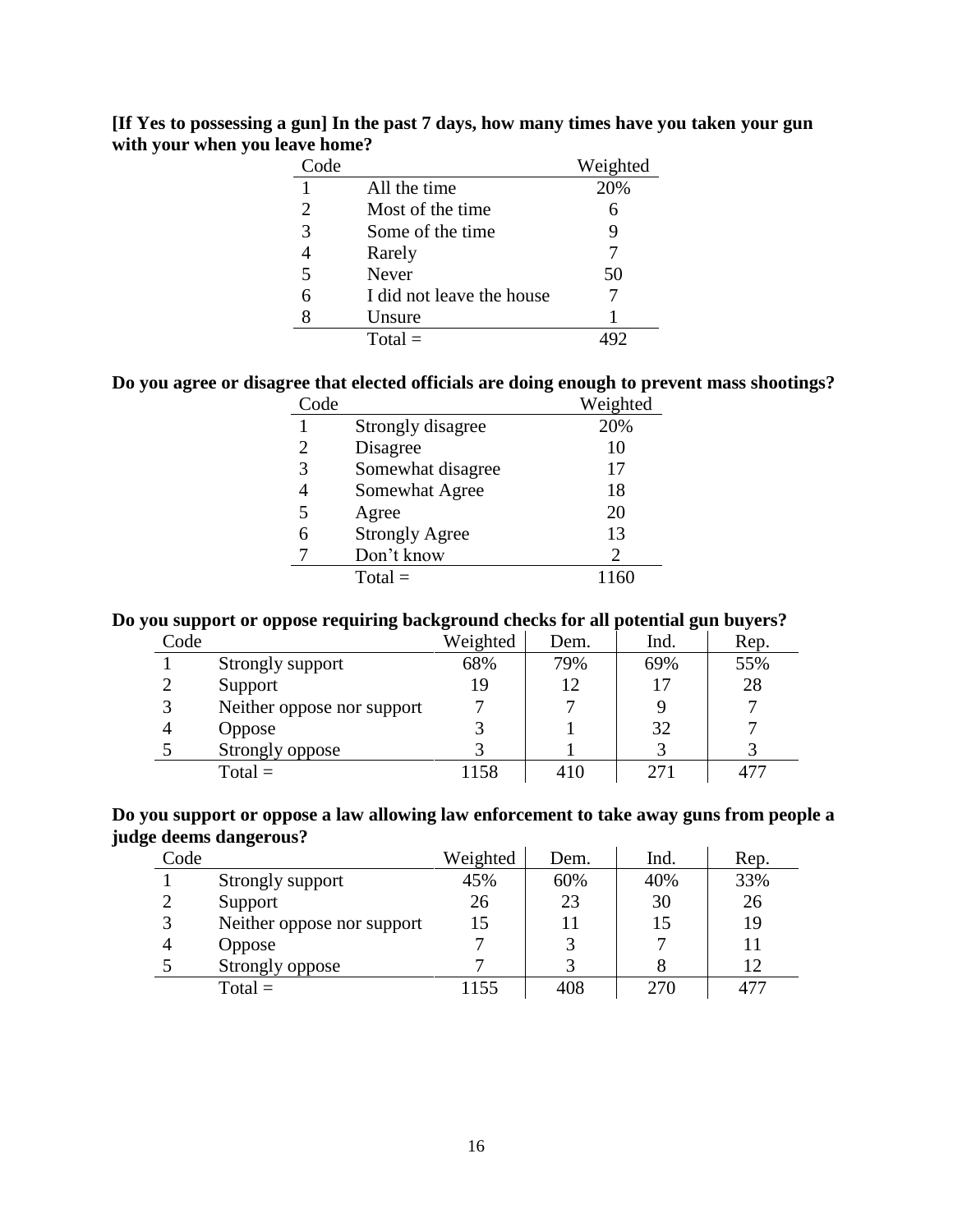| Code |                            | Weighted | Dem. | Ind. | Rep. |
|------|----------------------------|----------|------|------|------|
|      | Strongly support           | 49%      | 65%  | 48%  | 34%  |
|      | Support                    | 14       | 15   |      |      |
|      | Neither oppose nor support | 13       | 11   | 14   | 14   |
|      | <b>Oppose</b>              | 10       |      |      | 14   |
|      | Strongly oppose            | 14       |      | 27   | 21   |
|      | $Total =$                  | 1154     | 406  | 270  | 478  |

**Do you support or oppose a nationwide ban on high-capacity ammunition clips with more than 10 bullets?**

#### **Do you support or oppose a nationwide ban on the sale of assault weapons?**

| Code |                            | Weighted | Dem. | Ind.            | Rep. |
|------|----------------------------|----------|------|-----------------|------|
|      | Strongly support           | 47%      | 65%  | 43%             | 32%  |
|      | Support                    | 16       | 16   | 16              | 16   |
|      | Neither oppose nor support | 14       | 10   | 14              | 17   |
|      | <b>Oppose</b>              | 10       |      | 10              | 14   |
|      | Strongly oppose            | 13       |      |                 | 20   |
|      | $Total =$                  | 1156     | 426  | 27 <sub>1</sub> | 478  |

### **Do you support or oppose a mandatory buyback program to turn in all assault weapons for payment?**

| Code |                            | Weighted | Dem. | Ind. | Rep. |
|------|----------------------------|----------|------|------|------|
|      | Strongly support           | 34%      | 48%  | 31%  | 22%  |
|      | Support                    | 17       | 20   | 20   | 13   |
| 3    | Neither oppose nor support | 19       | 21   | 16   | 18   |
|      | <b>Oppose</b>              |          |      |      | 13   |
|      | Strongly oppose            | 23       |      | 27   | 36   |
|      | $Total =$                  | l 157    | 408  | 271  | 466  |

**Do you have any kind of health care coverage, including health insurance, prepaid plans such as HMOs, or government plans such as Medicare, Medicaid, or Indian Health Service?**

| Code |           | Weighted |
|------|-----------|----------|
|      | Yes       | 84%      |
| ∩    | Nο        | 16       |
|      | $Total =$ | 1157     |

### **Do you have a primary care physician?**

| Code |           | Weighted |
|------|-----------|----------|
|      | Yes       | 81%      |
| 0    | Nο        | 17       |
| q,   | Refused   |          |
|      | $Total =$ | 1157     |

#### **Would you say your health is:**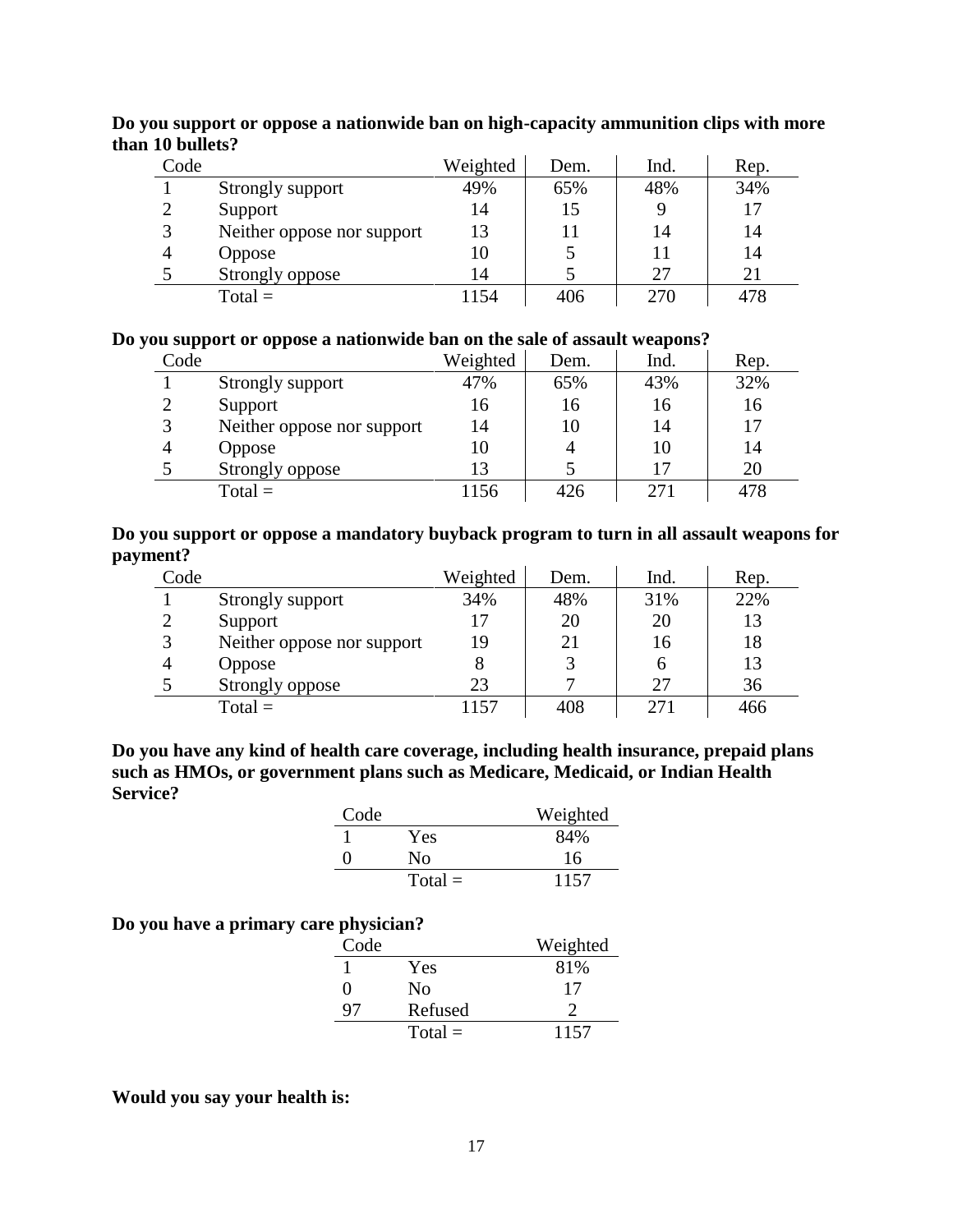| Code |           | Weighted |
|------|-----------|----------|
|      | Excellent | 23%      |
| 3    | Good      | 57       |
|      | Fair      | 17       |
|      | Poor      | 3        |
|      | $Total =$ | 1157     |

### **Have had a fever, dry cough, or shortness of breath in the last 30 days?**

| Code |           | Weighted | <b>Insured</b> | Uninsured |
|------|-----------|----------|----------------|-----------|
|      | Yes       | 10%      | 10%            | 10%       |
|      | No        | 90       | 90             | 90        |
|      | $Total =$ | 1157     | 1008           | 149       |

### **Have you been tested to determine if you have the coronavirus?**

| Code |           |      |     | Weighted Symptomatic Asymptomatic |
|------|-----------|------|-----|-----------------------------------|
|      | Yes       | 8%   | 61% | 2%                                |
|      | No        |      | 39  | 98                                |
|      | $Total =$ | 1157 | 10  | 1047                              |

#### **Do you support or oppose the federal government expending more resources to develop a vaccine to cure the coronavirus?**

| Code |                            | Weighted | Dem. | Ind. | Rep. |
|------|----------------------------|----------|------|------|------|
|      | Strongly support           | 61%      | 67%  | 60%  | 57%  |
|      | Support                    | 26       | 24   | 24   | 30   |
|      | Neither oppose nor support | 10       |      | 12   |      |
|      | <b>Oppose</b>              |          |      |      |      |
|      | Strongly oppose            |          |      |      |      |
|      | $Total =$                  | 157      | 410  | 270  |      |

### **If a vaccine was available for COVID-19, would you take it?**

| Code |                        | Weighted | Frequently get | Sometimes get | Never get   |
|------|------------------------|----------|----------------|---------------|-------------|
|      |                        |          | Flu Vaccine    | Flu Vaccine   | Flu Vaccine |
|      | Very likely            | 53%      | 68%            | 42%           | 26%         |
|      | Likely                 | 23       | 22             | 30            | 21          |
|      | Not likely or unlikely | 13       |                | 16            | 27          |
|      | Unlikely               | 4        |                |               | 10          |
|      | Very unlikely          |          |                |               | 16          |
|      | $Total =$              | 1157     | 713            | 172           | 272         |

### **Do you regularly get an annual flu vaccine?**

| Code          |                            | Weighted | Insured | Uninsured |
|---------------|----------------------------|----------|---------|-----------|
|               | Yes                        | 59%      | 65%     | 29%       |
| $\mathcal{D}$ | I have, but not every year | 16       | 14      | 26        |
|               | Nο                         | 25       | 21      |           |
|               | $Total =$                  | 1157     | 1008    | 149       |
|               |                            |          |         |           |

**Which proposed health care reform do you support?**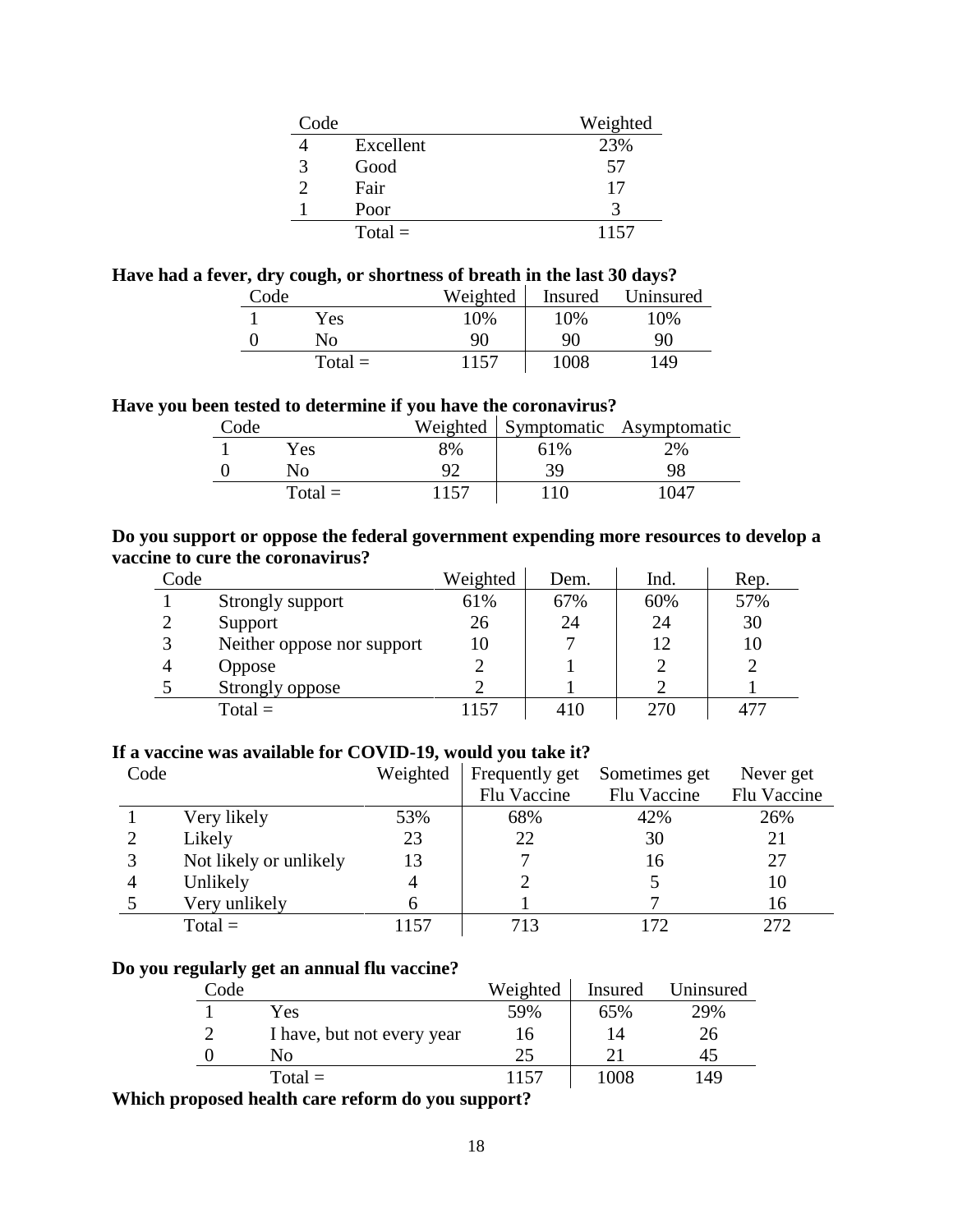| Code |                                                               | Weighted |
|------|---------------------------------------------------------------|----------|
|      | Provide one health care plan, financed in part by tax dollars | 10%      |
|      | Universal health care                                         | 22       |
|      | Allow people to keep their private insurance or select a      | 34       |
|      | health care plan financed in part by tax dollars.             |          |
|      | Keep it the way it is                                         | 22       |
|      | Don't know                                                    | 12       |
|      | $Total =$                                                     |          |

#### **Has the coronavirus pandemic changed your support of improving access to quality health care for individuals?**

| Code                  |                             | Weighted |
|-----------------------|-----------------------------|----------|
|                       | More likely to support      | 27%      |
| $\mathcal{D}_{\cdot}$ | Somewhat more likely        | 17       |
| 3                     | Stayed the same             | 54       |
|                       | Somewhat less likely        |          |
|                       | Much less likely to support |          |
|                       | $Total =$                   | 1156     |

### **Do you support the federal government's policy to close the borders with Mexico and Canada to immigrants without a visa during the public health emergency?**

| Code          |                            | Weighted | Dem. | Ind. | Rep. |
|---------------|----------------------------|----------|------|------|------|
|               | Strongly support           | 46%      | 23%  | 35%  | 74%  |
| $\mathcal{D}$ | Support                    | 23       | 26   | 27   |      |
| 3             | Neither oppose nor support | 19       | 30   | 22   |      |
|               | <b>Oppose</b>              |          | 8    |      |      |
|               | Strongly oppose            |          | 13   |      |      |
|               | $Total =$                  | 1156     | 410  | 269  |      |

### **Demographic Questions**

### **What do you identify as your racial or ethnic background?**

| Code |                                  | Weighted       |
|------|----------------------------------|----------------|
|      | White, Non-Hispanic              | 56%            |
|      | Hispanic or Latino               | 20             |
| 3    | <b>Black or African American</b> | 13             |
|      | Asian                            | 3              |
|      | American Indian                  |                |
|      | Native Hawaiian/Pacific Islander | 2              |
|      | Other                            | 3              |
|      | More than Two Races              | $\overline{2}$ |
|      | $Total =$                        |                |

### **[If Hispanic] What is the origin of the ethnicity background?**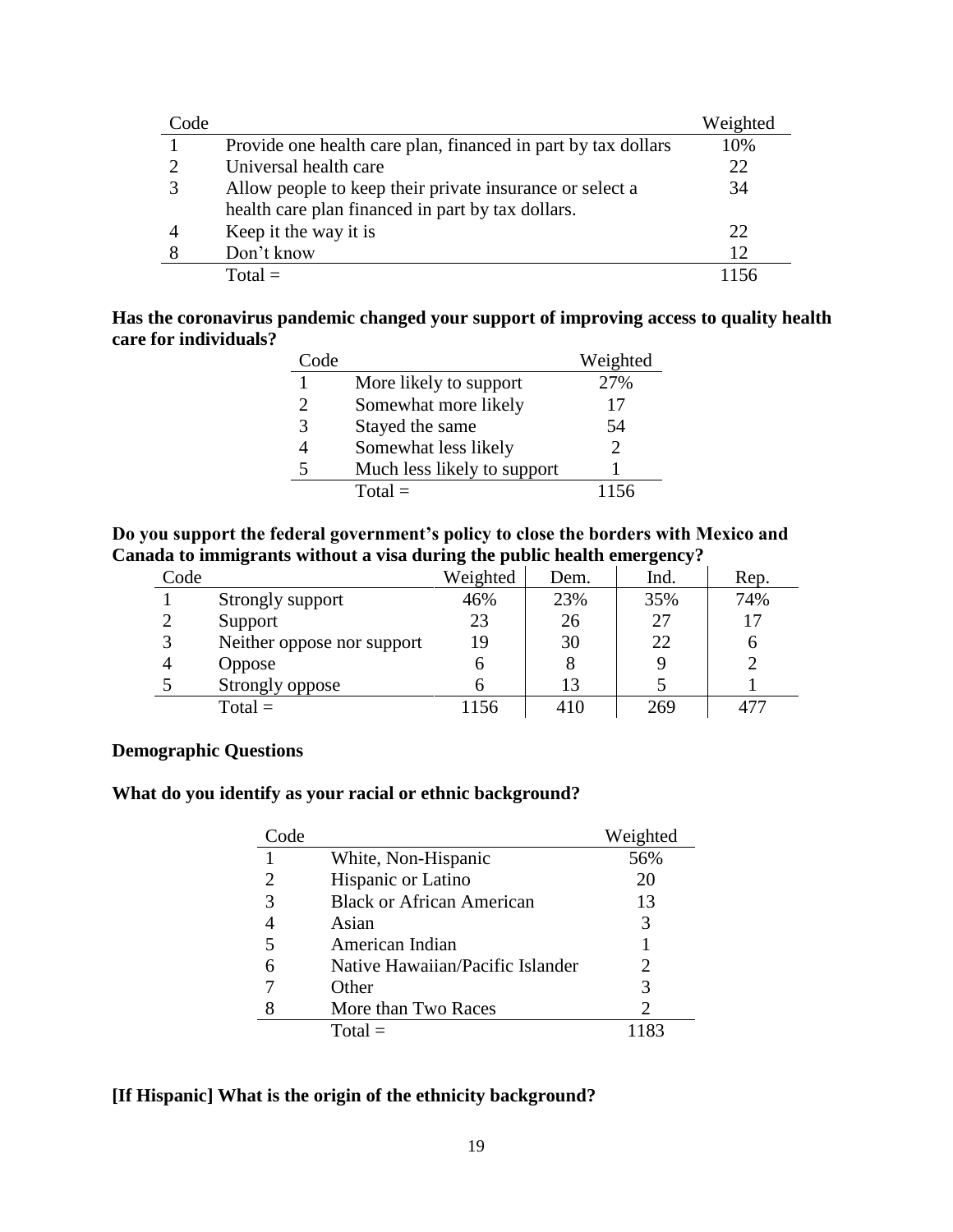| Code |                           | Weighted |
|------|---------------------------|----------|
|      | Mexican, Mexican American | 74%      |
|      | Puerto Rican              |          |
|      | Cuban                     |          |
|      | Other                     | 15       |
|      | $Total =$                 | 1206     |

### **How many generations has your family been in America?**

|              | Weighted | Hispanic |
|--------------|----------|----------|
| One          | 11%      | 17%      |
| Two          | 13       | 29       |
| Three        | 17       | 26       |
| Four or more | 58       | 27       |
| $Total =$    | 1183     | 206      |

### **What is the highest level of education you have attained?**

| Code |                                            | Weighted |
|------|--------------------------------------------|----------|
|      | High school or less, no college            | 20%      |
|      | High school graduation, some college       | 26       |
|      | Completed Associate's Degree               | 14       |
|      | Completed Bachelor's Degree                | 25       |
|      | Graduate or Professional Degree/Coursework | 15       |
|      | Total $=$                                  | 1193     |

### **What is your age?**

| Code |           | Weighted |
|------|-----------|----------|
|      | 18-24     | 9%       |
| 2    | $25 - 34$ | 15       |
| 3    | 35-44     | 17       |
|      | $45 - 64$ | 36       |
| 5    | $65+$     | 23       |
|      | $Total =$ | 1183     |

### **What is your marital status?**

| Code |                    | Weighted |
|------|--------------------|----------|
|      | Married            | 54%      |
|      | Divorced/Separated | 15       |
|      | Single             | 25       |
|      | Widowed            |          |
|      | $Total =$          | 1183     |

### **What is your gender?**